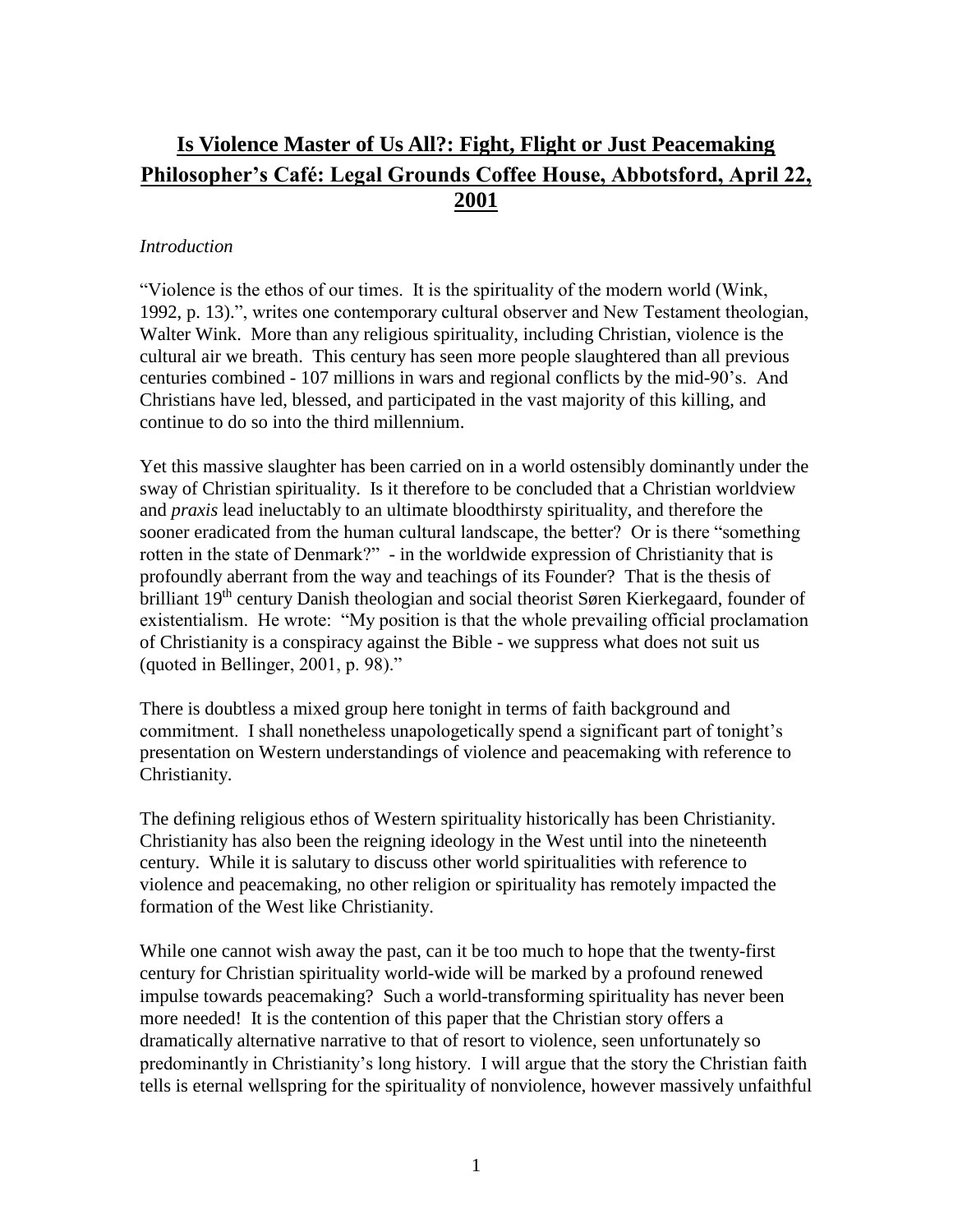Christian adherents have been to the plot-line down through the  $ages<sup>1</sup>$ .

#### *Pre-Christian Origin of Contemporary Ethos of Violence*

Walter Wink traces Western history's central ethos of violence to the Babylonian creation myth in existence well over a thousand years before Christ. Creation is seen in Babylonian religion as a fundamentally formative an act of violence.

"The creation myth, *Enuma Elish*, tells the story of Apsu (the male, primeval sweet water ocean) and Tiamat (the female, primeval salt water ocean). From the commingling of the two waters came divine offspring, who in turn gave birth to more generations of gods. The young gods, however, disturbed the peace of Tiamat and Apsu, who decided to destroy the younger generation of gods. Apsu was killed before he could carry out his evil plans. Tiamat, enraged, planned evil against her offspring to avenge Apsu. The young gods then asked the young upstart, Marduk, to lead them in battle. Marduk agreed, defeated Tiamat's forces and sliced her carcass in two, creating from the one half the firmament of heaven and from the other half the foundation of the earth. Thus, Marduk created order out of the chaos of the waters. With the cosmos now in place, the gods started to complain to Marduk that they had too much work to do in the newly created universe. Marduk, therefore, created humans to do the work. He created the first human beings out of the blood of Tiamat's second husband and captain of her army, Kingu.

"This story shows that in the Babylonian worldview there was no absolute preference for good over evil. 'Evil' is already planned by Apsu and Tiamat before the universe has come into being  $(I.52; II.3)$ . It is a normal part of the universe, not a later, alien intrusion into a fundamentally good world. Power is the ultimate morality. It is only 'by violence that the youngest of the gods establishes order (Ricoeur, 1969, p. 179).' Moreover, the violence among the gods in turn justifies human violence. The Babylonian king receives his authority from the gods. Paul Ricoeur, in his analysis of the Babylonian creation myth, makes the point that the king represents the god who in violence has overcome chaos. This means that the king's enemy represents the forces of evil, the resurgence of chaos (Ricoeur 1969, p. 196). 'Heavenly events are mirrored by earthly events, and what happens above happens below' (Wink, 1992, p. 15). Polytheism here does not offer a solution to violence; rather, it covers the origin and life of both gods and humans with the blood of violence (Boersma, 1999)."

Creation is a violent victory over an enemy older than creation. Evil is prior to good. Violence is in the godhead itself. Humanity is created out of bloody violence, and hence humans are seen to be violent to the very core.

 $\overline{a}$ 

<sup>&</sup>lt;sup>1</sup> "Stanley Hauerwas has suggested that the only thing that makes the Christian church different from any other group in society is that the church is the only community that gathers around the true story. It is not the piety, or the sincerity, or the morality of the church that distinguishes us (Christians have no monopoly on virtue). It is the story we treasure, the story from which we derive our identity, our vision, and our values. And for us to do that would be a horrible mistake, if it were not a true story, indeed *the* true story, which exposes the lies, deceptions, and half-truths upon which human beings and human societies so often stake their lot (Marshall, 2000, p. 13.)"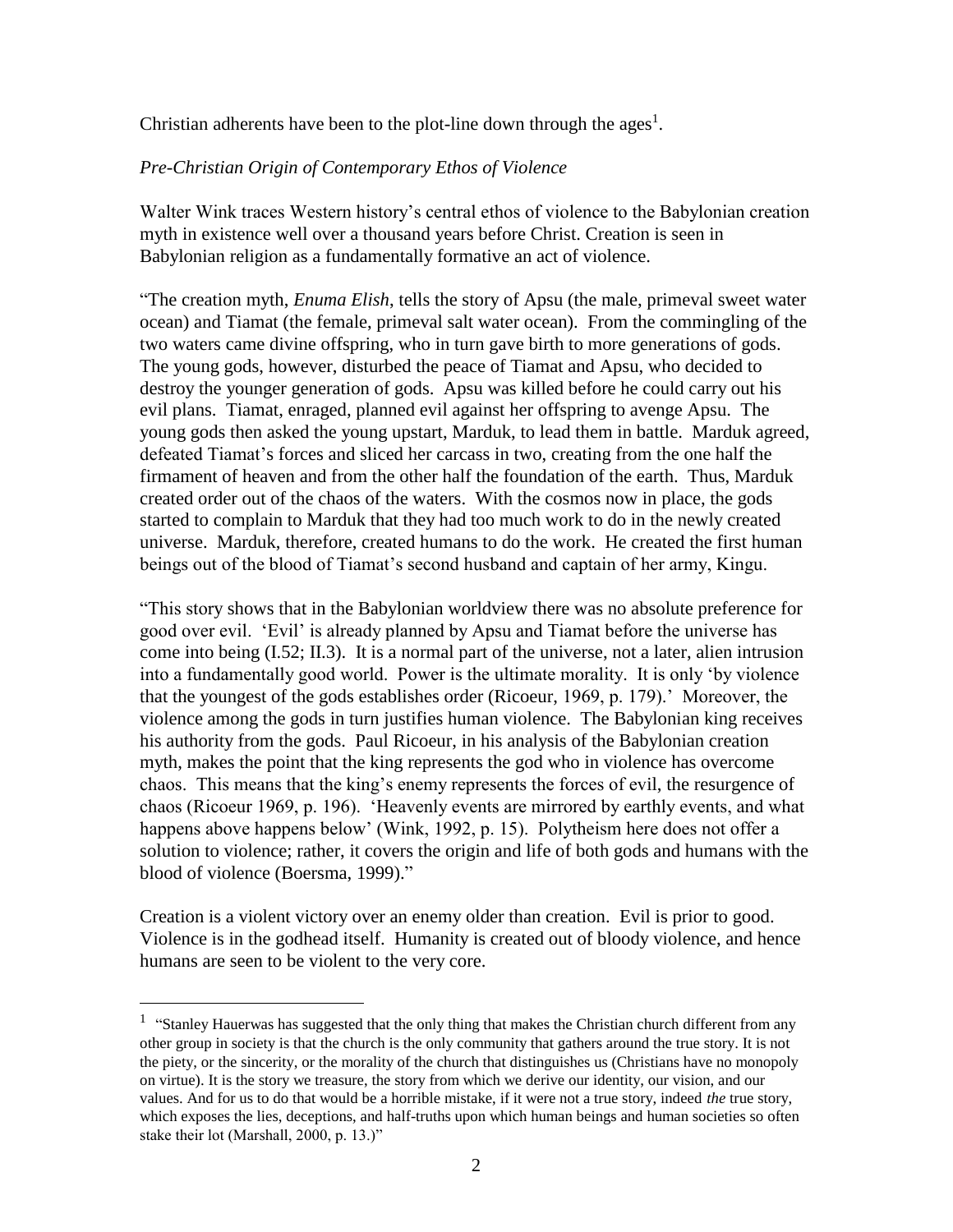"The distinctive feature of the myth," explains Walter Wink, "is the victory of order over chaos by means of violence. This myth is the original religion of the status quo, the first articulation of 'might makes right'." He continues: "Peace through war, security through strength: these are the core convictions that arise from this ancient historical religion (Wink, 1992, pp. 16 & 17)."

With rare exceptions, this myth permeates contemporary culture the world over. This "religion" is at the heart of Western culture, in particular North American society, like no other rival such as Judaism or Christianity. It is pervasive in children's comics and cartoon shows. "In a period when Christian Sunday schools are dwindling, the myth of redemptive violence has won children's voluntary acquiescence to a regimen of religious indoctrination more exhaustive and effective than any in the history of religions. Estimates vary widely, but the average child is reported to log roughly thirty-six thousand hours of television by age eighteen, including some fifteen thousand murders. In primetime evening shows, our children are served up about sixteen entertaining acts of violence (two of them lethal) every night; on the weekend the number of violent acts almost doubles (thirty). By age sixteen, the average child spends as much time watching television as in school (Wink, 1992, p. 23)." On my wall at work used to be a poster which read: "If 'prison is a school for crime', is television its kindergarten?"

# *Christian Origin and History of Contemporary Christian Ethos of Violence*

There is no question that Emperor Constantine, who first legalized Christian worship in the early fourth century, also caused the Church to embrace for the first time an ethic of state violence which Christians have largely endorsed ever since.

This began particularly to emerge after the "Papal Revolution" of the  $11<sup>th</sup>$  century. In this century, Saint Anselm of Canterbury wrote a famous treatise, *Cur Deus Homo* (Why God Became Man), on the atonement. The "atonement" is about the effect of Christ's death on the cross. There have been four discernible views of the atonement in the history of the church, of which the second chronologically, the "satisfaction theory", has been the most dominant in Western history since the 11th century. "The second group of theories may be said to have originated with Anselm, who saw sin as dishonor to the majesty of God. On the cross the God-man rendered satisfaction for this dishonor. Along similar lines the Reformers thought that Christ paid the penalty sinners incurred when they broke God's law (Morris, "Atonement", p. 83)."

Without elaboration, Anselm's theory created a cultural "structure of affect"<sup>2</sup> that understood God's justice in primarily violent terms: God clearly demanded blood satisfaction for wrongs against him, like feudal lords did in the society of the time. It was and is consequently not a big step for Christians who believe the satisfaction theory of the atonement to employ violence in the pursuit of justice. This pursuit has dominated Western Christendom ever since.

 $\overline{a}$ <sup>2</sup> This is Timothy Gorringe's term (1996).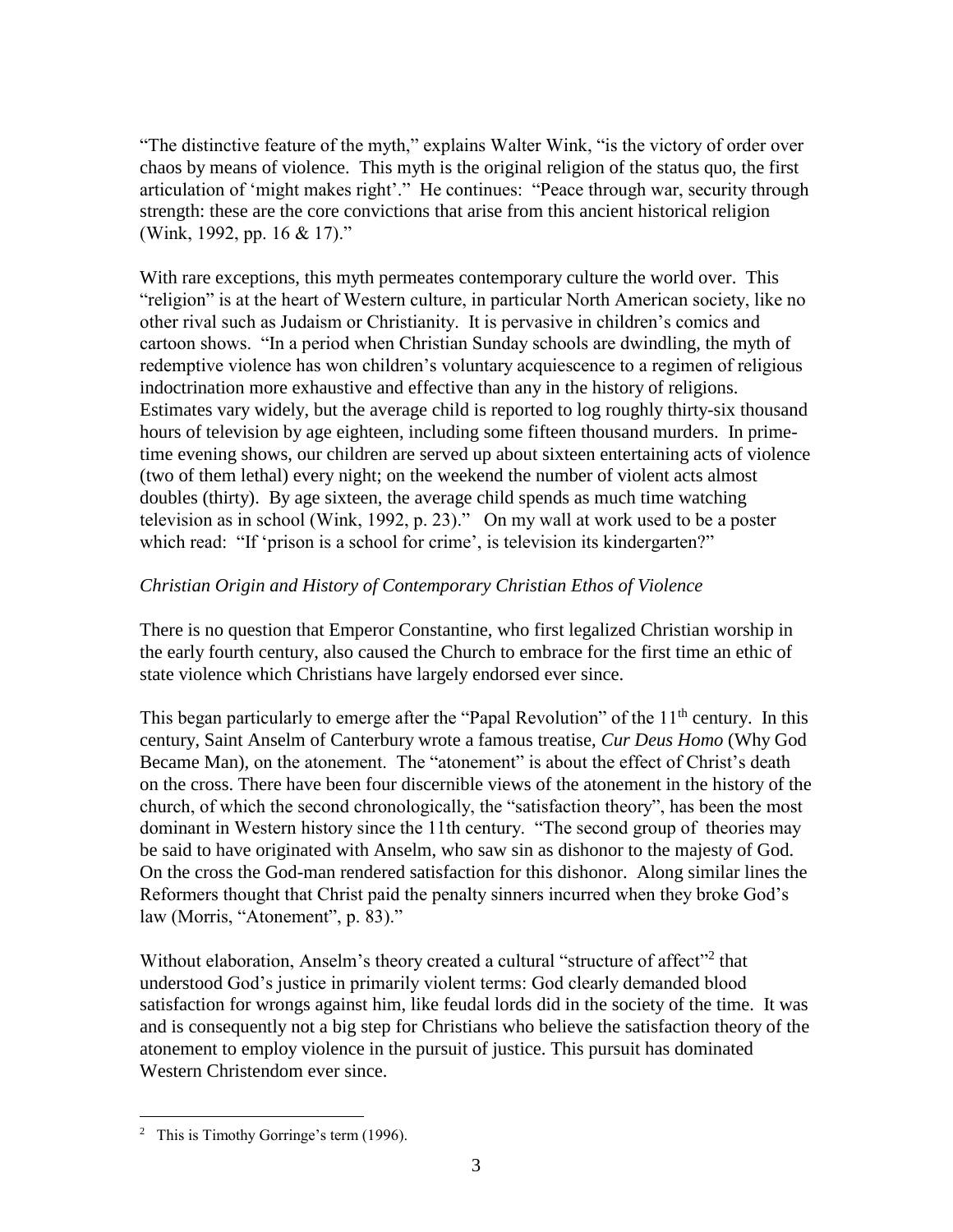#### 1. A Short History of Christian Violence<sup>3</sup>

a. As Christianity expanded into the Roman Empire during its first three centuries it met with significant resistance from the governmental authorities, which often took the form of direct persecutions resulting in Christian martyrdoms. During this period, Christians were, generally speaking, the recipients of violence rather than the perpetrators of it. After Christianity became a tolerated and then an official religion, however, it became much more common for violent acts to be carried out by Christians.

b. A notable example is the execution of Priscillian, a Spanish ascetic. His enemies in the Spanish church lobbied the Emperor Maximus, and succeeded in obtaining his condemnation for heresy. Priscillian and one of his followers, the noblewoman Eucrotia, were beheaded in 384. This was the first case in which heretics had been formally tried, convicted, and executed through the cooperation of church and state, foreshadowing the extensive powers of the Medieval Inquisition (Dowley, 1995, 150-151).

c. In the year 390, the people of Thessalonica murdered the military commander of the city. The Christian Emperor Theodosius ordered a massacre of the city's inhabitants, which resulted in more than 7,000 deaths. Under pressure of excommunication, exerted by Ambrose, Theodosius publicly repented of his sin (Dowley, 1995, p. 151).

d. The Crusades were a series of military expeditions organized by Western European Christians, during the twelfth and thirteenth centuries, in an effort to recover the Holy Land from the Muslim "infidels." The first Crusade was very successful militarily, achieving several victories over the "Turks" as the Western armies advanced toward Jerusalem. On July 1, 1097, one of the main Muslim armies was defeated and almost completely decimated by the Crusaders. Two years later the Crusaders reached Jerusalem and captured it after a relatively brief siege. In the course of taking the city they massacred most of the inhabitants—men, women, and children. Jerusalem was described by observers as being "awash in a sea of blood." The Crusaders saw their actions as being an expression of God's righteous judgment on the Muslim "infidels" who deserved to die for their rejection of Christ and their "desecration" of the Holy City. Various subsequent Crusades were carried out during the next two centuries, most resulting in military failure or short-lived Latin kingdoms in the East. The net result of the Crusades was to further separate the Eastern and Western branches of Christianity from each other and to ensure the alienation of the Muslim world from Christianity—an alienation which to a large extent has continued up to the present day (Dowley, 1995, pp. 278 - 279).

 $\overline{a}$ 

<sup>3</sup> I am drawing on *The Geneaology of Violence* (Bellinger, 2001), much of it *verbatim.*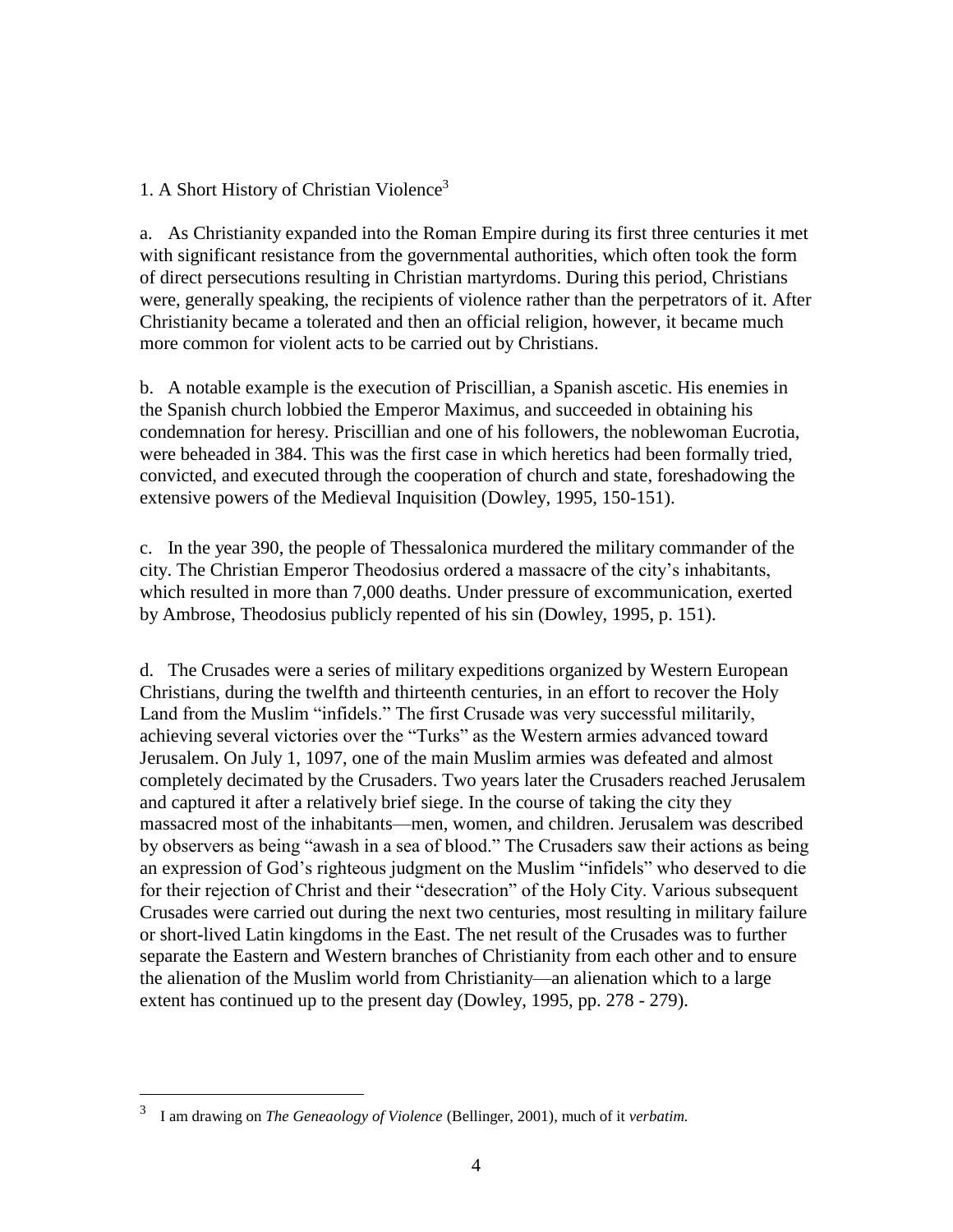Between 1209 and 1229 a Crusade was organized against the Albigensian heretics in southern France. Because a significant portion of the nobility of that region had sided with the Albigensians, the fighting was long and drawn-out, resulting in tremendous loss of life. The Roman Catholic bishop of the city of Bézier, when asked by the besieging soldiers how to tell the heretics from the orthodox, is reported to have said: "Kill them all, God will sort them out."

e. The Inquisition was the internal European institution which corresponded to the external Crusades. Its main function was to identify and punish the "infidels" within the Western world who were perceived as a threat to society. The Inquisition was organized in the first half of the thirteenth century, largely in response to the Albigensian heresy in France, but its power was soon extended into many areas of Europe. Typically, the Inquisitors would enter a city and establish a court. They would summon all heretics to come forward and confess their heresy. Those who did so were treated with relative leniency. Those who were accused of heresy by others and found guilty were punished more severely, sometimes with death (at the hands of the civil authorities, not the Inquisitors themselves). In 1252 Pope Innocent IV officially approved the use of torture by the Inquisition to extract "the truth" from defendants. Justification for this procedure was found in the tradition of Roman law. Methods of torture included the rack and placing hot coals on the soles of the feet. At the close of the court proceedings, the sentences of those found guilty were announced publicly in a ceremony referred to as an auto-da-fé—an "act of faith (Dowley,1995, pp. 321-324)."

In 1478 a relatively autonomous branch of the Inquisition was established with papal approval in Spain. It carried out a campaign against Jews and Muslims whose conversions to Christianity were thought to be insincere, against "witches," and in later decades against those accused of Protestant leanings. Tomás de Torquemada, the notorious Grand Inquisitor of Spain, burned at the stake thousands of alleged heretics between 1487 and 1498. The Spanish Inquisition was not formally dissolved until 1834 (O'Malley, 1996).

The Dominican order provided most of the key inquisitors during the thirteenth century, and their leading theologian, Thomas Aquinas, attempted to justify the practice of executing heretics in his Summa Theologiae. To establish the legitimacy of executing heretics he quotes Titus 3:10-11: "After a first and second admonition, have nothing more to do with anyone who causes divisions [a heretic], since you know that such a person is perverted and sinful, being self-condemned." Thomas assumes that the phrase "have nothing more to do with" legitimates the killing of human beings. He argues that since forgers of money are put to death by the civil authorities it is even more imperative for heretics to be killed because "it is a much graver matter to corrupt faith (Aquinas, 1988, p. 256)." The Church hopes for the conversion of the heretic, thus allowing him to respond to a "first and second admonition." But if he remains unrepentant, then the Church ceases to hope for his conversion and "looks to the salvation of others by excommunicating him and separating him from the Church, and furthermore delivers him to the secular tribunal to be exterminated thereby from the world by death." Aquinas quotes Jerome in support of this course of action: "Cut off the decayed flesh, expel the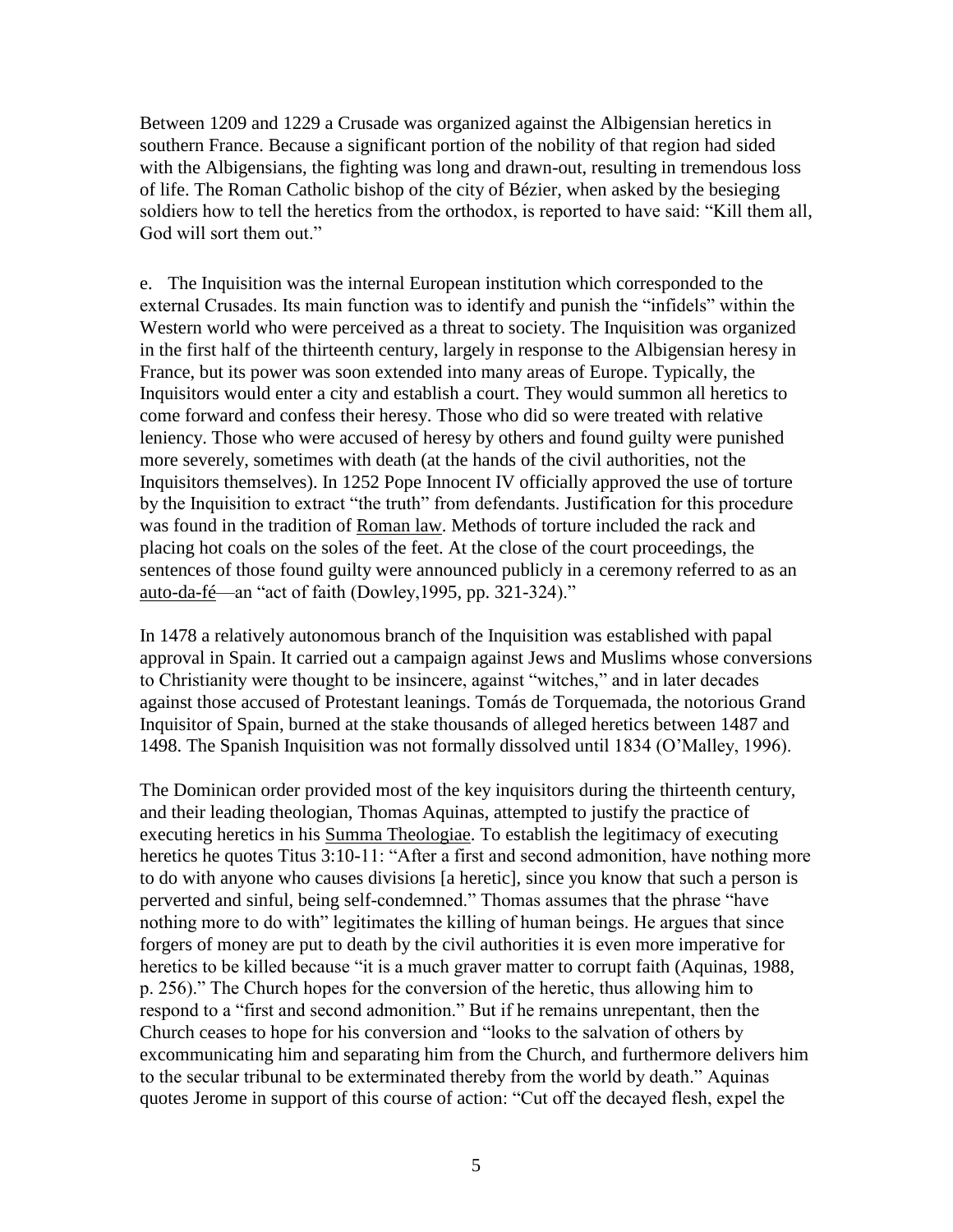mangy sheep from the fold, lest the whole house, the whole dough, the whole body, the whole flock burn, perish, rot, die."

The Waldensians were one of the groups particularly targeted for persecution by the Inquisition. Their principal crime was questioning the claim of the Roman Church to be the true Church of Christ. They sought to distinguish themselves from what they perceived as the avarice and moral laxity of the Roman Church by living lives of strict poverty and obedience to scripture. They went from town to town preaching sermons from biblical texts. Their success in gaining converts in many areas of Europe alarmed the papacy and led to official attempts at repression by the Inquisition. These attempts did not succeed in wiping out the Waldensians, however, but only in forcing them into an underground or a rural existence, which they maintained from the thirteenth century until the sixteenth, at which time many of their ideas entered into the mainstream of the Protestant Reformation (Dowley, 1995, pp. 327 - 329).

f. In the early fifteenth century, a somewhat similar reforming movement came into existence in Bohemia: the Hussites. Jan Hus, their leader, was greatly influenced by the writings of John Wyclif. He thus stressed scripture as the supreme authority over popes and cardinals. He criticized corruption in the clergy, worship of images, and "superstitious pilgrimages." He was called before the Council of Constance in 1415 to defend himself against charges of heresy. Although he had been promised "safe passage," he was burned at the stake without being given a full opportunity to defend his views (Dowley, 1995, p. 336). During the sixteenth century, many Protestants were killed by the Roman Church for holding views similar to those of the Hussites. William Tyndale, for example, was burned at the stake by imperial authorities in 1536, his crime being unauthorized translation of the Bible into vernacular English.

g. The magisterial reformers, Luther and Calvin, were not much different from the Roman Catholic leaders of the day with regard to their attitudes toward violence. Luther's teachings had indirectly contributed to the Peasants' Revolt in Germany in the 1520s. Luther called for suppression of the rebellious peasants in these well-known words: "Let everyone who can, smite, slay, and stab, secretly or openly, remembering that nothing can be more poisonous, hurtful, or devilish than a rebel. It is just as when one must kill a mad dog (Porter, 1974, p. 86)." In 1525, about 50,000 peasants were slaughtered by the German princes, urged on by Luther. The Consistory in Calvin's Geneva burned at the stake the anti-trinitarian heretic Michael Servetus in 1553. Calvin is reputed to have favored beheading as a more humane form of execution in this case. Nevertheless, he approved of the Consistory's decision, and said that Servetus "cried like a Spaniard" as he was being burned.

h. The Catholics and the Protestants were united in their fear and loathing of the Anabaptists (forerunners of the Mennonites), who had the audacity to proclaim that Christians should not be in the business of killing. For teaching this they were killed. The following transcript of the trial of Anabaptist leader Michael Sattler conveys the atmosphere of the time very effectively. After giving a speech to the court outlining the basic points of Anabaptist doctrine, Sattler concludes: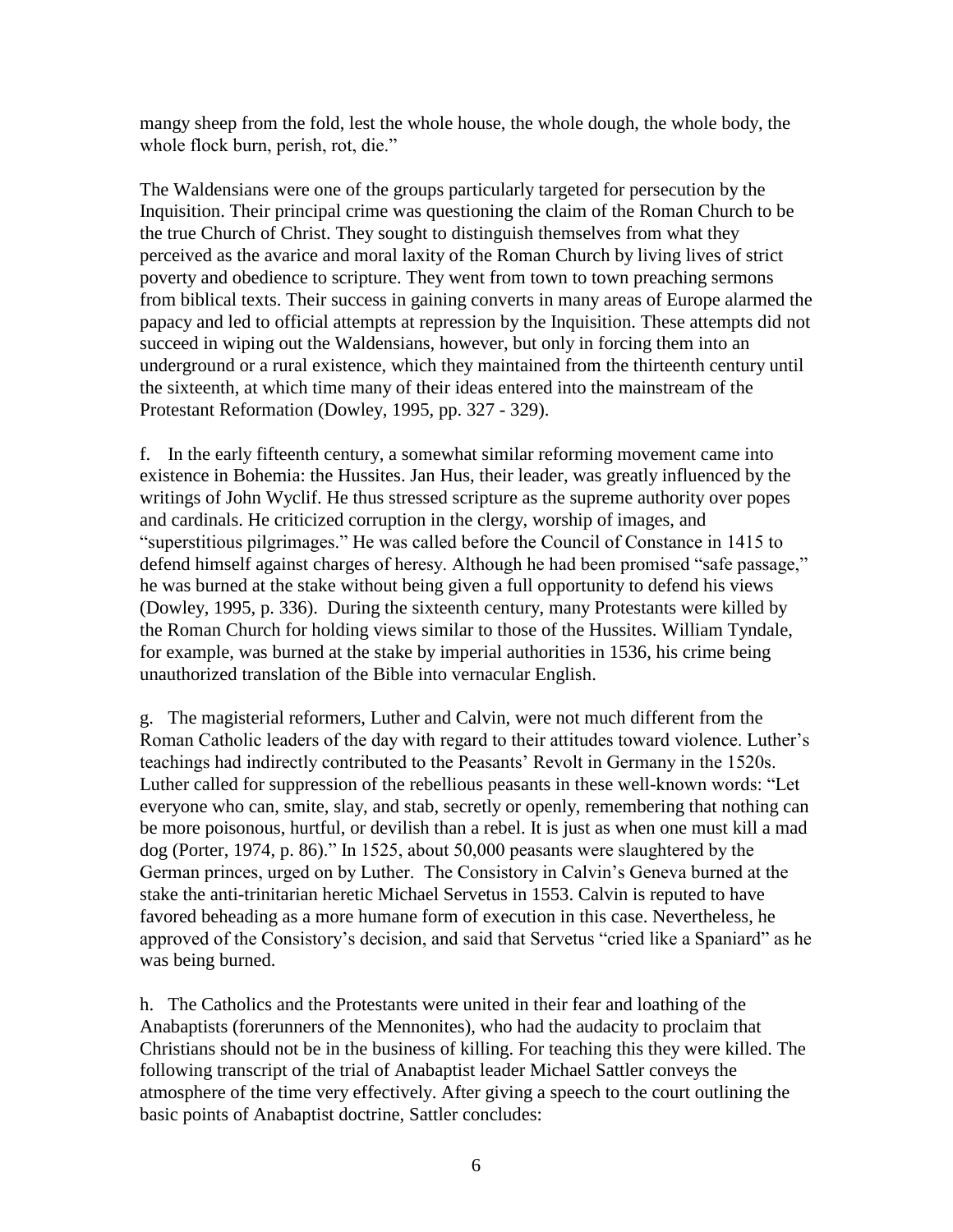"Whereas, then, we have not acted contrary to God and the gospel, you will find that neither I nor my brethren and sisters have offended in word or deed against any authority. Therefore, ministers of God, if you have neither heard nor read the Word of God, send for the most learned men and for the sacred books of the Bible in whatsoever language they may be and let them confer with us in the Word of God. If they prove to us with the Holy Scriptures that we err and are in the wrong, we will gladly desist and recant and also willingly suffer the sentence and punishment for that of which we have been accused; but if no error is proven to us, I hope to God that you will be converted and receive instruction."

Upon this speech the judges laughed and put their heads together, and the town clerk of Ensisheim said: "Yes, you infamous, desperate rascal of a monk, should we dispute with you? The hangman will dispute with you, I assure you!"

… One of the prisoners also said: "We must not depart from the truth."

The town clerk: "Yes, you desperate villain, you archheretic, I say, if there were no hangman here, I would hang you myself and be doing God a good service thereby."

… The judges having returned to the room, the sentence was read. It was as follows: "In the case of the attorney of His Imperial Majesty vs. Michael Sattler, judgment is passed that Michael Sattler shall be delivered to the executioner, who shall lead him to the place of execution and cut out his tongue, then forge him fast to a wagon and thereon with redhot tongs twice tear pieces from his body; and after he has been brought outside the gate, he shall be plied five times more in the same manner…."

After this had been done in the manner prescribed, he was burned to ashes as a heretic. His fellow brethren were executed with the sword, and the sisters drowned. His wife, also after being subjected to many entreaties, admonitions, and threats, under which she remained steadfast, was drowned a few days afterward (Hunston, 1957, pp. 141 - 144).

Scenes such as this were repeated many times during the sixteenth century, resulting in the deaths of thousands of Anabaptists, who were perceived as dangerous heretics attacking the very foundations of Western Christian culture. Indeed, the Anabaptists were attacking these foundations, insofar as they were generated by a scapegoat mechanism rather than the teachings of Christ.

i. Violence between Catholics and Protestants occurred sporadically during the sixteenth and early seventeenth centuries, erupting finally on a grand scale in the Thirty Years War (1618-1648) (Dowley, 1995, p. 427). During this period the Catholic armies of the Holy Roman Empire entered into battles with the Protestant armies of Bohemia, Germany, Denmark, and Sweden. Success and defeat ebbed and flowed for both sides for many years. Most of the fighting took place in Germany, resulting in widespread devastation. Historians estimate that the overall population of Germany was reduced by fifteen to twenty percent. Later in the war the Catholic armies of France entered into war with the Catholic armies of the Empire, for motives that were more political than religious.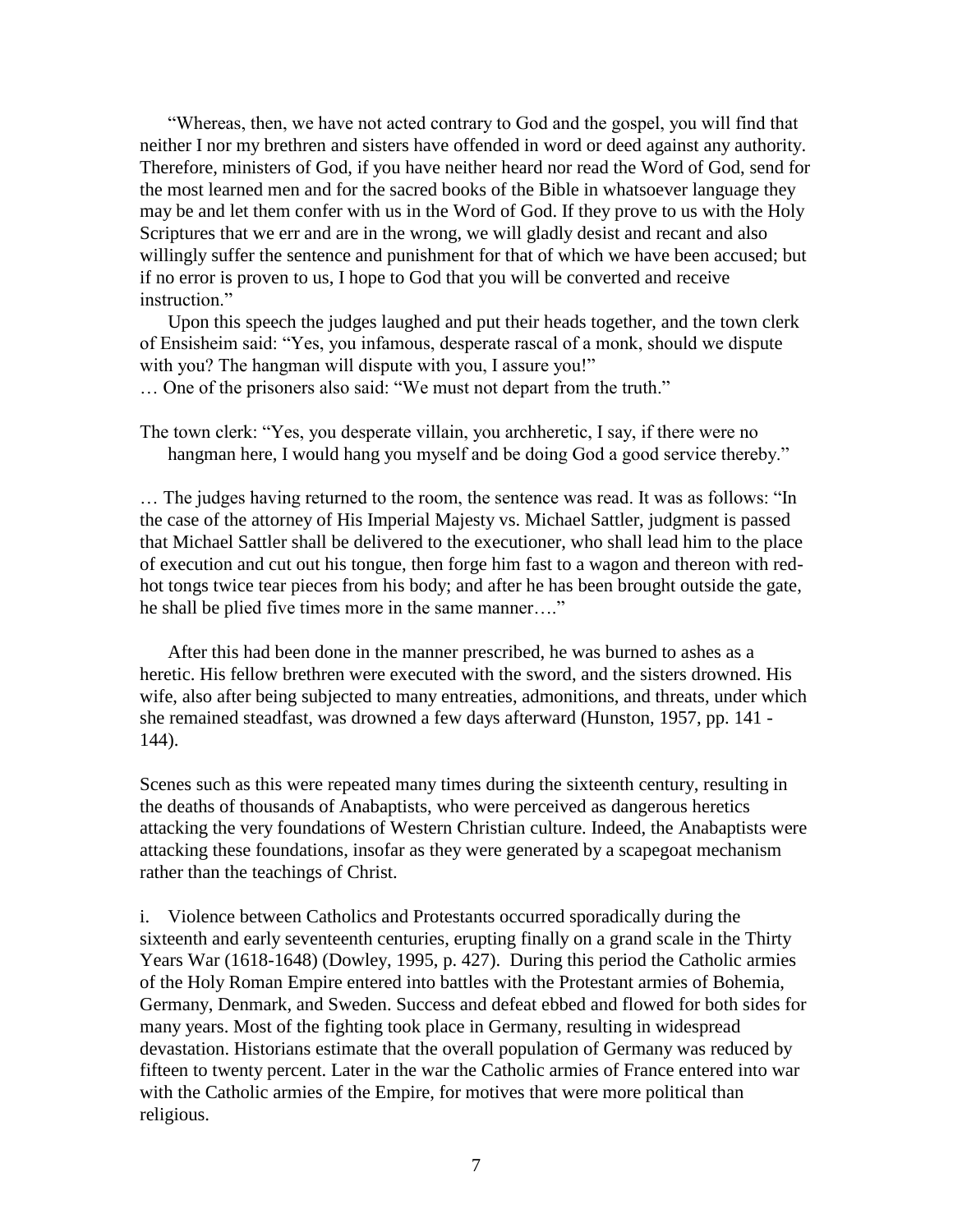j. The American Civil War took place between 1861 and 1865. Historians estimate that 620,000 persons died in the war (Litwack, 1996). On both sides there were Christian soldiers ministered to and encouraged by chaplains who claimed that God was on their side.

k. In the  $20<sup>th</sup>$  century, about 110 millions were slaughtered in two Great World Wars, and hundreds of lesser conflicts. Christian chaplains were found in all countries under Christian sway fully supportive of their nation's war efforts. When for instance President Truman watched the detonation in the Nevada desert of the world's first nuclear bomb, he declared it was the greatest event in the history of the human race! Now Truman was a Baptist Sunday School teacher who supposedly believed in the Resurrection… Shortly after the first test explosion, two atomic bombs were dropped on Hiroshima and Nagasaki, Japan, under Truman's authority, and with subsequent full blessing of American Protestant, Evangelical, and Catholic churches, instantly killing about 120,000 civilian men, women, and children in those cities. A few months earlier, with similar support by Allied Christians the world over, 100,000 civilian men, women, and children were slaughtered in one night of a conventional bombing raid on Tokyo, Japan.

In addition, over eighty Japanese cities, and forty-two German cities, for several years, were bombed regularly. The targets were primarily residential and civilian, not military and industrial. Hundreds of thousands of men, women, and children lost their lives.

Father George Zebalka was the Catholic chaplain with the US Army air force who blessed the men who dropped the bombs on Hiroshima and Nagasaki in 1945. He said this in a *Sojourners* interview 21 years ago (August, 1980): "The mainline Christian churches still teach something that Christ never taught or even hinted at, namely the just war theory, a theory that to me has been completely discredited theologically, historically, and psychologically.

"So as I see it, until the various churches within Christianity repent and begin to proclaim by word and deed what Jesus proclaimed in relation to violence and enemies, there is no hope for anything other than ever-escalating violence and destruction."

Remember Richard Hays' quote: "One reason that the world finds the New Testament's message of peacemaking and love of enemies incredible is that the church is so massively faithless. On the question of violence, the church is deeply compromised and committed to nationalism, violence, and idolatry." If the essence of the "law" - of how we should live -, according to Jesus is *justice, mercy and faithfulness* (Matt. 23:23 - compare to Micah 6:8, high water mark of OT spirituality), the church stands overwhelmingly guilty of faithlessness on the issue of violence.

#### *Spiritual Origin of Violence*

Violence is not necessarily found in all human societies past or present. It is possible that widespread violence, developing into what one author calls a "Domination System"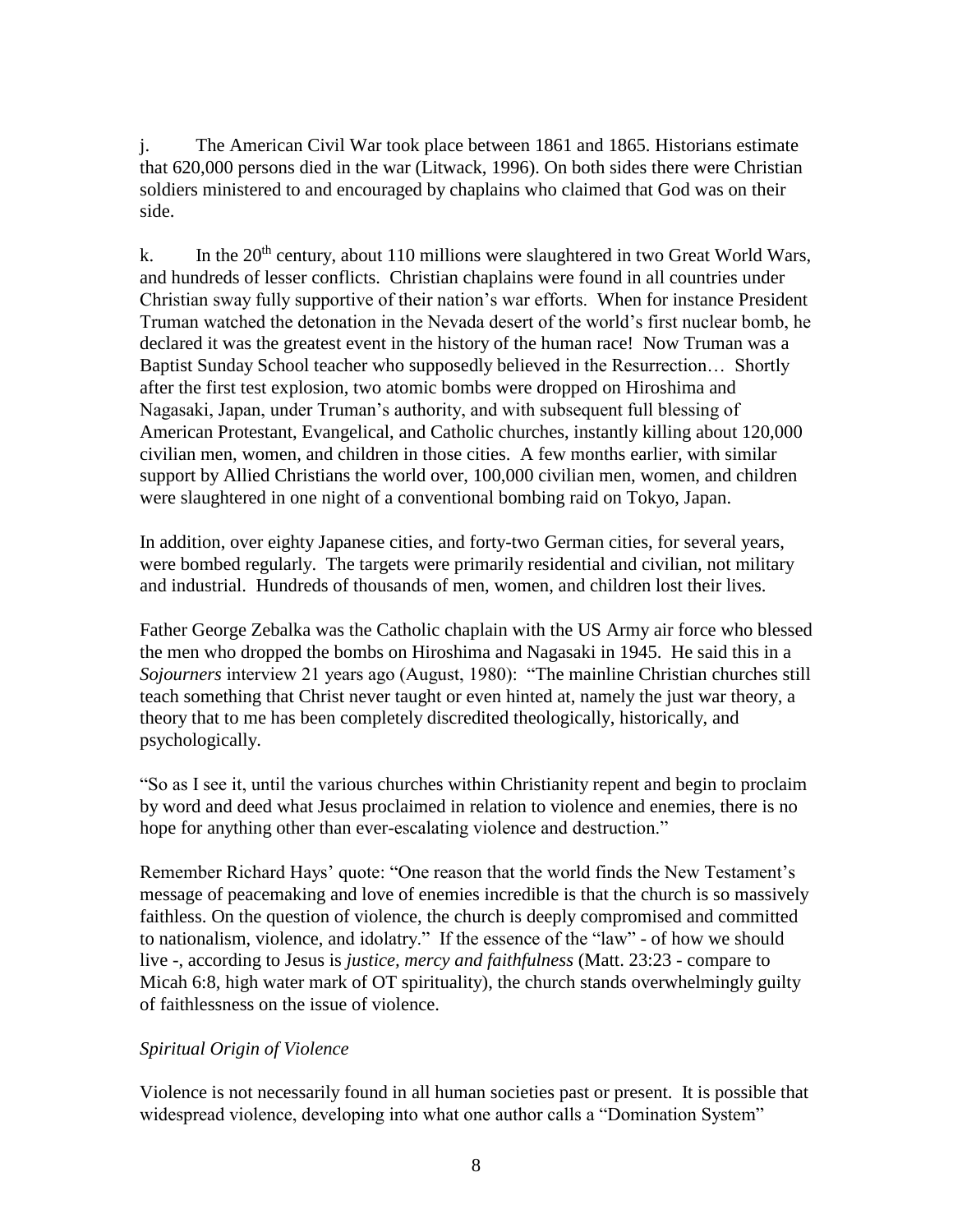(Wink, 1992), emerged in human history only after a certain degree of societal density, complexity and conflict had been reached.

According to René Girard, however, who has been studying violence and its cultural origins during the past 40 years, violence is basic to human society from its earliest beginnings. Violence within a given society would build up to a certain point, then erupt sometimes into uncontrolled mayhem. The impetus towards violence arises from what Girard calls "mimetic desire": imitating the desire of another. So for example, a child in the nursery picks up a toy, and suddenly another child in the nursery wants it. And violence erupts! This is how Tom Sawyer in Mark Twain's classic got his fence painted! It is also the story of Jacob's repeated run-ins with Esau in the Bible.

Violence often follows from this "mimetic desire" - this covetousness. As the biblical writer James puts it succinctly: "What causes fights and quarrels among you? Don't they come from your desires that battle within you? You want something but you don't get it. You kill and covet, but you cannot have what you want. You quarrel and fight (4:1 &  $2)$ ."

According to Girard, the origin of violence is as simple, yet as profound, as our desires going unchecked until they explode into violence.

The biblical story of the first murder is a classic illustration of this: Cain desires what his brother has – God's favour. And he kills for it. But of course alienation, not relationship, results. Girard argues convincingly that all culture arises from a "founding murder", preserved for us worldwide in all cultural mythologies.

#### *Universal Responses to Violence: Scapegoat Mechanism*

Girard goes on to explain that, once violence has erupted, it threatens the well-being of the community. So a scapegoat must be found to siphon off the violence. In most societies, religious institutions traditionally served to create and/or oversee a "scapegoat mechanism" by which the scapegoat could be identified and sacrificed. All according to a strict ritual. "Religion is therefore, according to Girard, organized violence in the service of tranquillity. Religion covers up the sacrificial mechanism by means of myth, ritual, and prohibition (Wink, 1992, p. 146)." And humanity is thereby inescapably religious, even in this present Western most "secular" of all eras.

In our secularized West, with the demise of religious institutions widely influencing society, the criminal justice system in fact usually takes the place of religion in operating the scapegoat mechanism (Redekop, 1993). The courthouse may be seen as the modern cathedral, perpetuating myths about crime, following elaborate rituals, and acting on legislative prohibitions of certain behaviour. But "*'Everybody Does It!'*": crime is in fact opportunistically committed by the vast majority of Canadians, according to a major study by a Canadian criminologist (Gabor, 1994.) So the scapegoating of only certain criminals for punishment is extremely selective. (For instance, only one to three percent of all criminals who actually commit Criminal Code of Canada offences go to prison.)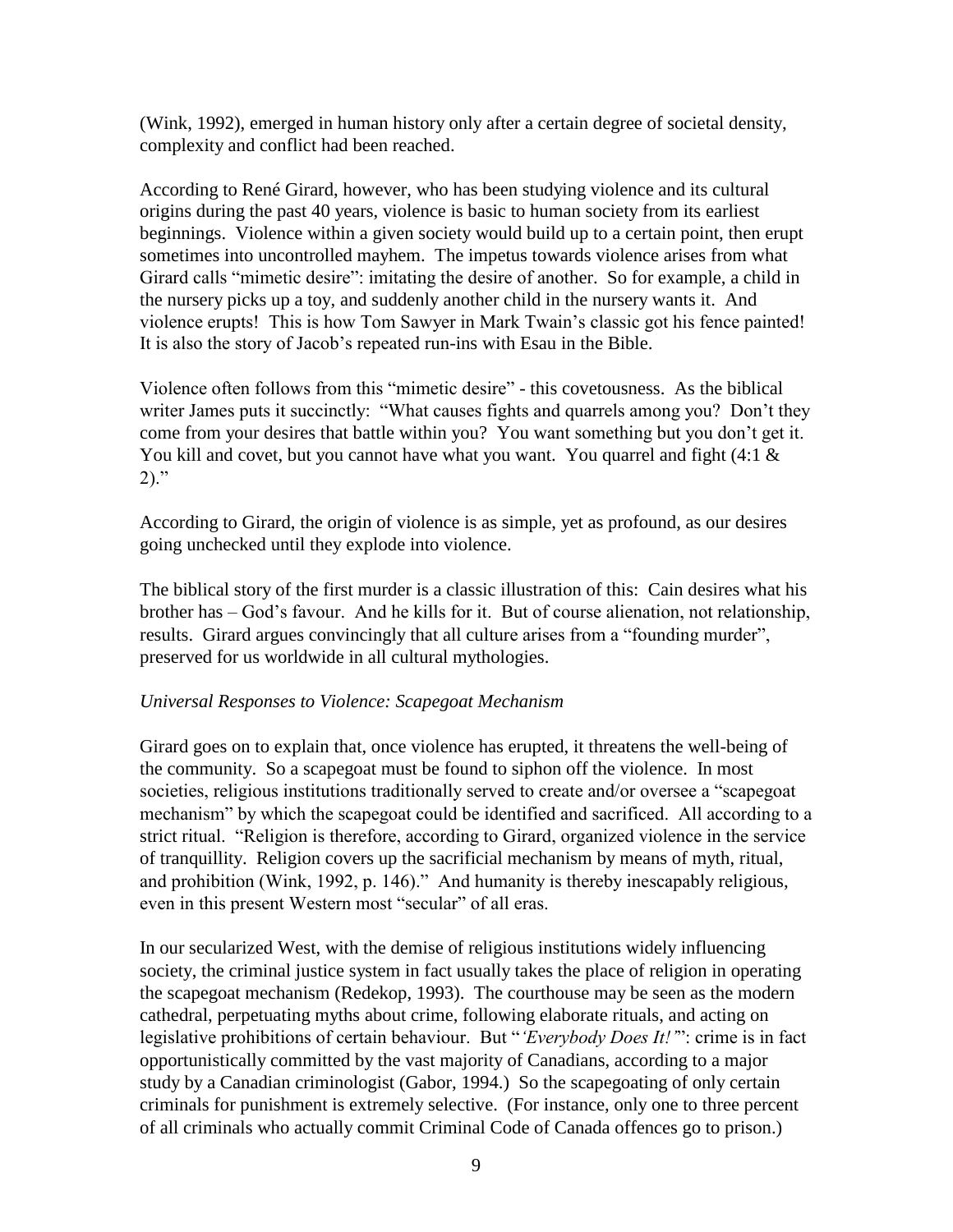A further problem is, the scapegoat mechanism only siphons off the violence for a time. It in no way is capable of removing violence altogether, for violence in fact is foundational to it. This is the dilemma of all human cultures built upon a scapegoat mechanism. It is the ongoing participation in the Babylonian creation myth that violence is legitimate: so long as it is appropriately channelled through a religious mechanism or a secular means such as criminal justice, with all its prohibitions, rituals, and myths. Violence never removes, rather it breeds, violence.

#### *Jesus' Alternative to Violence*

Jesus offered and modelled a 'third way' in response to violence that takes one from a flight or fight response, to transformative "just peacemaking" initiatives in the face of violence. Paul Anderson sums this up well in an essay entitled, "Jesus and Peace".

"Finally, [Walter] Wink argues that these instructions [about turning the other cheek, etc.] must be read in light of Matt. 5:39a, which is often mistranslated "Do not resist an evildoer." Wink judges that a more correct interpretation of the text does not negate resistance, but only violent resistance; what Jesus forbids is 'to resist *violently,* to revolt or rebel, to engage in an insurrection [1987, p. 185]'*.* One might also amplify the sentence to read, 'But I tell you, do not counterstrike the evildoer; but if someone strikes you on the right cheek, turn and face him, offering also the other.' The implication is that evil cannot be overcome by evil means. When one responds violently to violence, evil wins a double victory. First, its essential nature remains unexposed and thereby it prolongs its life. Second, it succeeds in seducing those with good intentions into its way. History is full of examples of revolutionaries who became what they had originally hated: oppressors. Jesus' strategy brings true reform and avoids this tragic end. Says Wink,

His way aims at converting the opponent; failing that, it hopes for accommodation, where the opponent is willing to make some changes simply to get the protesters off his back. But if that fails too, nonviolence entails coercion: the opponent is forced to make a change rather than suffer the loss of power, even though he remains hostile. But Jesus' way does not employ *violent* coercion [1987, p. 192].

"The strength of Wink's interpretation of Jesus' teachings on nonviolence is that it clearly portrays the third way Jesus instructed his disciples to follow. Jesus advocated neither a fight nor a flight response to domination, but a nonviolent, redemptive engagement of the powers that be. While he did not aspire to be a political leader in the popular sense, his teaching was thoroughly political in its implications. It aimed at nothing short of creating a new earth in which God's just and loving will would be done as perfectly as in heaven (Anderson, 1994, pp. 118 & 119)."

But there is a profound tension, as indicated, between this way of Jesus lived and taught, and the ensuing New Testament documents in line with that way, and church history that unfolded since in response to Jesus.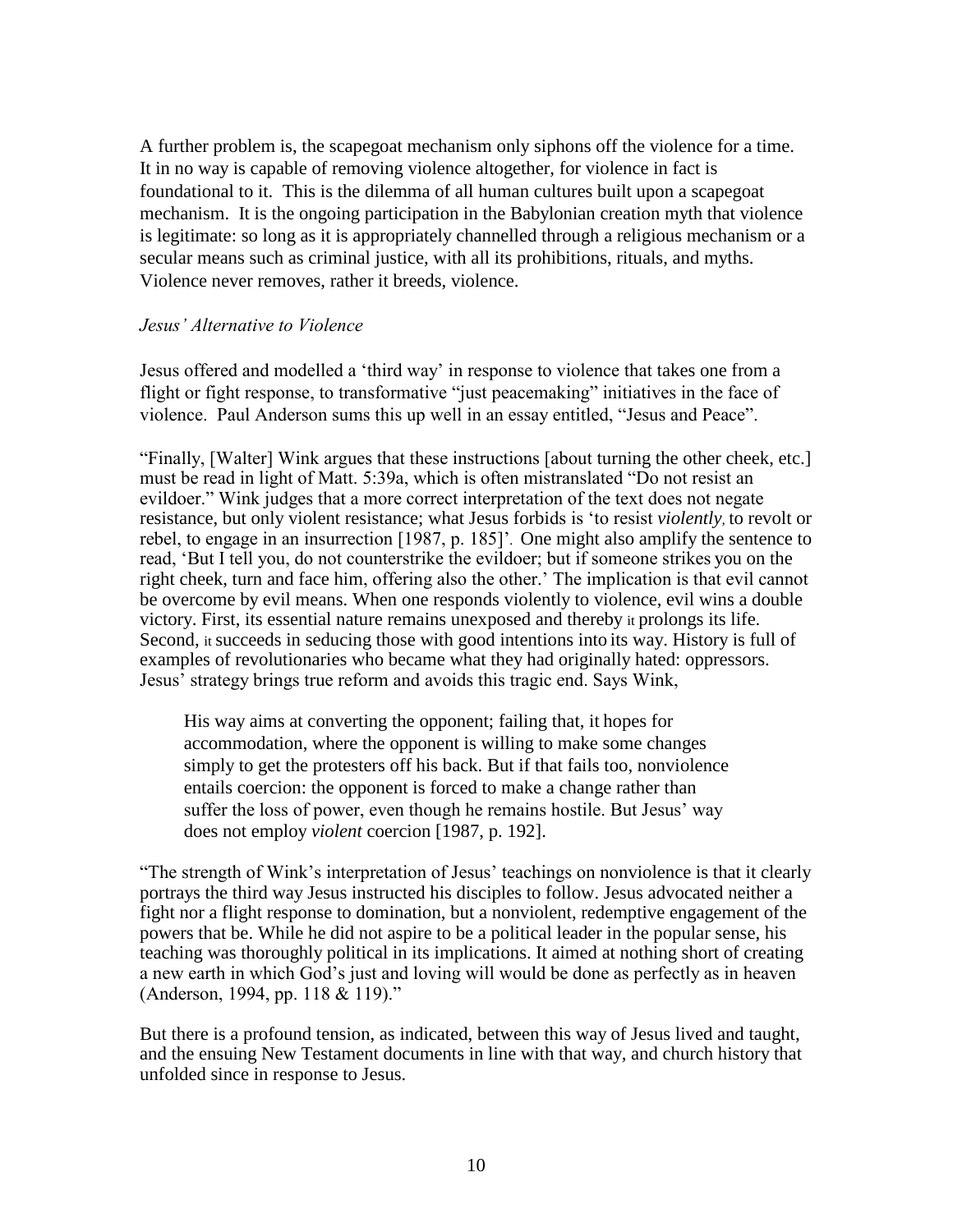Richard Hays, in a major work entitled *The Moral Vision of the New Testament* (1996), puts the issue pointedly: "This is the place where New Testament ethics confronts a profound methodological challenge on the question of violence, because the tension is so severe between the unambiguous witness of the New Testament canon and the apparently countervailing forces of *tradition, reason,* and *experience* (p. 341)*.*" In an entire chapter devoted to whether New Testament teaching in any way warrants Christians to support violence to achieve justice, Hays concludes: "Our exegetical illustration of Matthew 5:38—48 has led to the conclusion that the passage teaches a norm of nonviolent love of enemies…. The question that we must now consider is how Matthew's vision of the peaceful community fits into the larger witness of the canonical New Testament. Do the other texts in the canon reinforce the Sermon on the Mount's teaching on nonviolence, or do they provide other options that might allow or require Christians to take up the sword?

"When the question is posed this way, the immediate result—as Barth observed — is to underscore how impressively univocal is the testimony of the New Testament writers on this point (p. 329)." There is one consistent New Testament voice on the theme of violence: its rejection!

Why then, if the New Testament is so consistent in its witness for nonviolent peacemaking, should commitment to nonviolence be the overwhelming minority position of the Christian church? Hays again: "One reason… is that the church is so massively faithless. On the question of violence, the church is deeply compromised and committed to nationalism, violence, and idolatry. (By comparison, our problems with sexual sin are trivial.) This indictment applies alike to liberation theologies that justify violence against oppressors and to establishment Christianity that continues to play chaplain to the military-industrial complex, citing just war theory and advocating the defense of a particular nation as though that were somehow a Christian value (p. 343)."

What ever happened to following Jesus on the issue of violence?

#### *What About Violence in the Bible?*

Once, when I was teaching a Sunday School class on the Luke 6 passage, which specifically enjoins love for the enemy, and indicates that God is merciful to the wicked every bit as much as to the good, a man in exasperation said that Jesus may say that in *this* passage, but there are lots of other passages where he could get the kind of message towards criminals he wanted: retribution pure and simple!

Another time, in an evening forum on capital punishment organized by a criminology class in a community college, I was asked to present a Christian perspective. Three others gave varying views. During the response time, a man indicated he was directing his remarks towards me. He began by quoting the King James Version of Matthew 23:23: "ye... have omitted the weightier matters of the law, **judgment...!**" He fairly thundered the last word, then proceeded with a diatribe against me and my ilk so full of invective that, had capital punishment been on the books for misinterpretation of Scripture, I think by his reckoning I would have been on death row.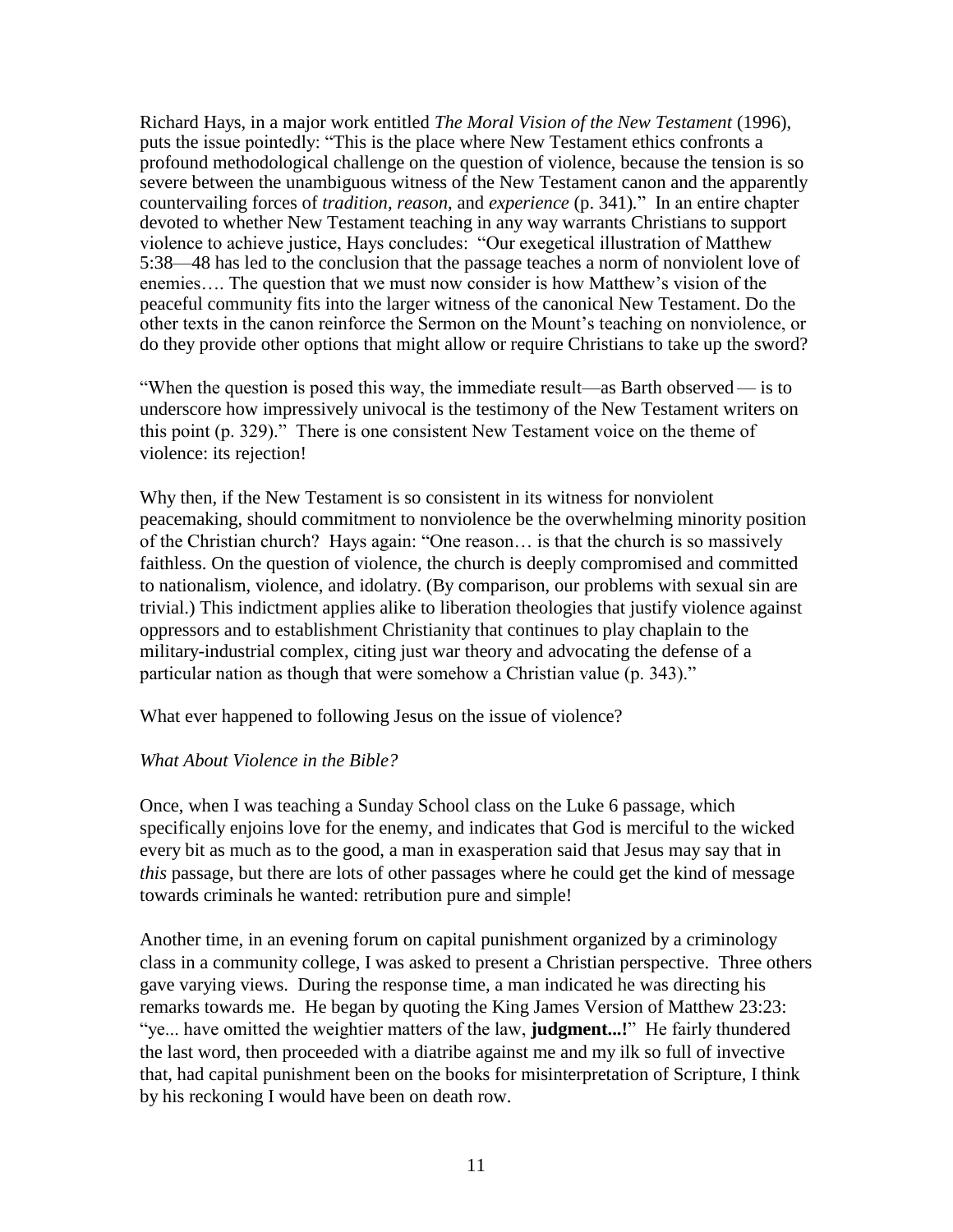The point is, both these people are right. They are drawing on wellsprings of violence attributed to God in the Bible. (Though Matt. 23:23 actually continues with the words "mercy, and faithfulness", drawing on Micah 6:8, which specifically calls God's people to practise "justice" - the preferred translation, not judgment -for the poor, the widow, etc. instead of scapegoating!)

There are, for instance, "six hundred passages of explicit violence in the Hebrew Bible, one thousand verses where God's own violent actions of punishment are described, a hundred passages where Yahweh expressly commands others to kill for no apparent reason... Violence... is easily the most mentioned activity and central theme of the Hebrew Bible (Wink, 1992, p. 146)." And there are portions of Revelation and other texts scattered about the New Testament with a violent tinge or avowal.

The sacrificial system of the Old Testament embraces the scapegoat mechanism. The beginning of the Hebrew religion is the scapegoating of an animal instead of a human being, in the surrogate sacrifice of a ram instead of Isaac. Animal sacrifice in the Old Testament is never far from human sacrifice. There is a move away from this scapegoat mechanism, especially during the time of the later prophets (Barbé, 1989, pp.24ff.) For instance Micah identifies animal sacrifice as child sacrifice disguised in the very passage Jesus draws on in Matthew 23. Hosea rejects all sacrifice except sincere conversion of the heart.

The New Testament however teaches in John 1 and Hebrews 1 that we read the Bible through the work and words of Jesus. Jesus is our "hermeneutical" or interpretative lens enabling us rightly to understand God's Word. And it is in Jesus that we meet sacrifice only to find in his teaching and through the Cross its complete rejection. "It is mercy I desire and not sacrifice" Jesus says straightforwardly, quoting from Hosea 6:6 (Matt. 9:13). Jesus moves "from the logic of the scapegoat - that of the compulsory sacrifice - to the logic of the Lamb of God - that of the freely offered sacrifice of the innocent one, the righteous one (Barbé, 1989, p. 6)." According to the book of Hebrews, Jesus is the last scapegoat sent to reconcile us, once for all, to God (Hebrews 10:5 - 10 and others). According to I John, Jesus was the "...atoning sacrifice for our sins, and not only for ours but also for the sins of the whole world (2:2)." No one **ever need atone for sins - his or hers - again!**

Hays says: "This is the point at which one of the methodological guidelines proposed in Part III must come into play: the New Testament's witness is finally normative. If irreconcilable tensions exist between the moral vision of the New Testament and that of particular Old Testament texts, the New Testament vision trumps the Old Testament. Just as the New Testament texts render judgments superseding the Old Testament requirements of circumcision and dietary laws, just as the New Testament's forbidding of divorce supersedes the Old Testament's permission of it, so also Jesus' explicit teaching and example of nonviolence reshapes our understanding of God and of the covenant community in such a way that killing enemies is no longer a justifiable option. The sixth antithesis of the Sermon on the Mount marks the hermeneutical watershed. As we have noted, the Old Testament distinguishes the obligation of loving the neighbor (that is, the fellow Israelite) from the response to enemies: [B]ut I say to you, Love your enemies and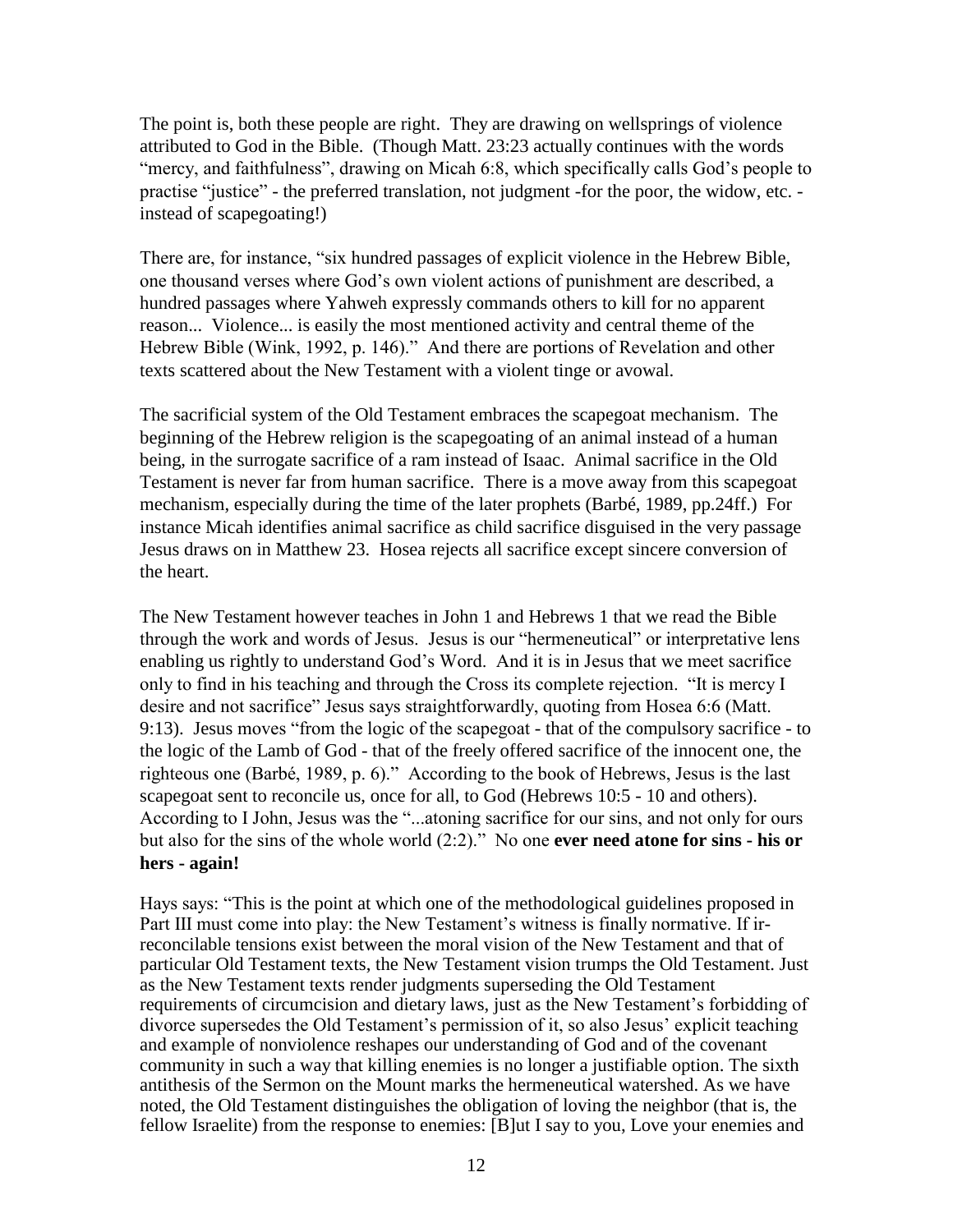pray for those who persecute you, so that you may be children of your Father in heaven." Once that word has been spoken to us and perfectly embodied in the story of Jesus' life and death, we cannot appeal back to Samuel as a counterexample to Jesus. Everything is changed by the cross and resurrection. We now live in a situation in which we confess that "in Christ God was reconciling the world to himself, not counting their trespasses against them, and entrusting the message of reconciliation to us" (2 Cor. 5:19). Those who have been entrusted with such a message will read the Old Testament in such a way that its portrayals of God's mercy and eschatological restoration of the world will take precedence over its stories of justified violence (pp. 336 & 7)."

Jesus shatters for all time the legitimacy of the scapegoat mechanism. From his time on, no enemy may ever be put outside the circle of God's or our love. Love in the New Testament in fact means **the concrete embracing of the other to make that person a friend.**

#### *The Biblical Interpretation Dilemma*

An unusual picture was once circulated around our Church when I was a kid. I remember it well. The brief notation below the picture explained that a man had been travelling along the highway after a pristine snowfall sparkled its brightness everywhere under a glorious sun. At one point he stopped, and noticed an unusual play of shadow against the backdrop of the freshly fallen snow. Being an amateur photographer with his own dark room, he took out his camera and snapped a few pictures of the strange phenomenon. He was astounded when, upon developing them, one in particular displayed an amazing likeness to the traditional artists' depictions of the face of Jesus. We all were invited to see what he saw.

What I saw first however, as did most, were dark blotches against a snow-white background. There was no face of any kind to see. Except there was! It took some doing, some adjusting, but finally I got it! I saw the face too!

Then, what was fascinating after that was, no matter how I looked at the picture, sidewards glance, upside down, back to front even when held against a clear window, I never failed immediately to recognize the face of Jesus in that photo.

We all know this phenomenon. There is a technical term for it that escapes me.

But some never did see the face. Their eyes simply never adjusted. They even doubted that we who saw really "saw".

*Theo*logy means literally, a word, or words about God. What theology really is concerning is creating for us, the believer, an accurate *word-picture* of God's face. Unfortunately, there are no artists' drawings of the real face of Jesus that have come down to us. So we have to discover the face of Jesus, and thereby the face of God, we Christians say, somehow in the written word - the Bible. The data of Scripture, in ongoing dialogue with Christians' interpretations through the ages and our faith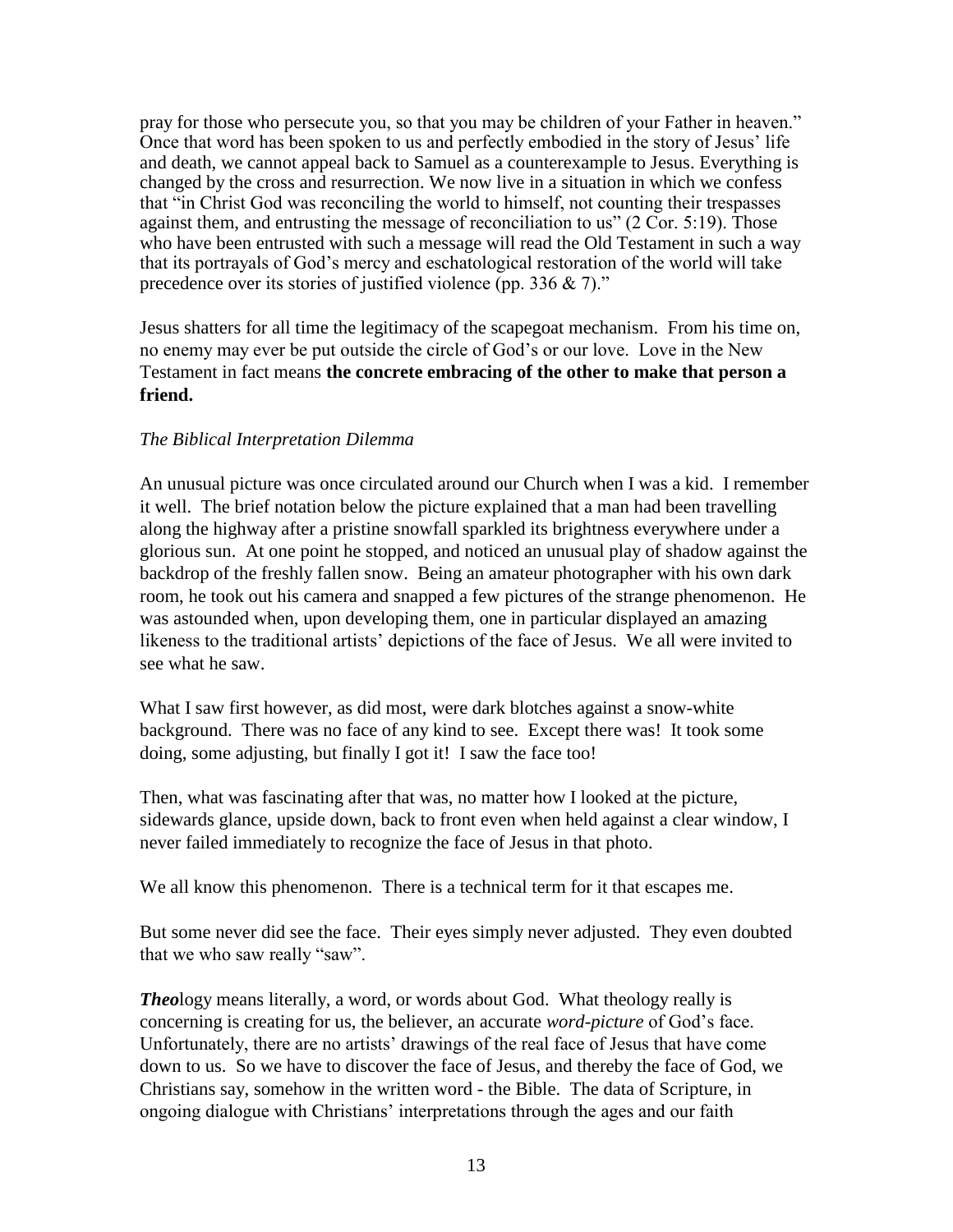community's understandings today all help us throughout our lives to form an ever sharper image of God.

Once an editor (in his 50's) of a theological piece I had written and was publishing said to me as the task was completed: "I have never been able to shake a picture of God I have had since my childhood. That picture is one of a God who is stern, harsh, totally demanding, punitive, a 'Hangin' Judge' ready to condemn me severely for anything I do wrong, and likely to relegate me to hellfire should I ever so slightly step out of line." He was a Christian, to be sure, and a faithful church-goer, he acknowledged, but he wasn't entirely sure that spending an eternity with such a "god" would not be more like his understanding of hell!

The dilemma we are in can be put as an analogy. The Bible is like a monstrous jigsaw puzzle, with a vast number of individual pieces to it. It's in fact the Ultimate Cosmic Jigsaw Puzzle, we Christians believe! I have seen once in my life the kind of jigsaw puzzle I am comparing the Bible to: one with identically shaped pieces. In the puzzle I saw, they were all squares. Now, it was a daunting enough task to put the puzzle together that I saw with the original box and the picture on it. Try doing an identically shaped pieces jigsaw puzzle sometime! But what if there were rival box cover pictures, and debate about which was the authentic one?

I am suggesting that the biblical data is precisely like that kind of jigsaw puzzle with identically shaped pieces. I'm suggesting further that we would have no hope of putting it together at all were it not for the face of Jesus we discover in the New Testament revelation, which becomes for us the ultimate picture of the face of God. I am suggesting that all other box covers than that of Jesus as seen in the New Testament revelation, are inadequate or wrong. But I am suggesting further that it is nonetheless difficult to see the face of Jesus properly. For some they "see", but all that is seen are "dark blotches": a God still of violence. And I think that one in that case does not really "see". Piece together the jigsaw puzzle when one only sees dark blotches, and one's picture of God will turn out entirely differently from doing it with the face of Jesus seen aright!

*The Christian and War: Reflections on "Saving Private Ryan"*

"War is hell", observed Civil War General William Tecumseh Sherman. And Steven Spielberg dipped us right into its fiery midst in his 1998 Summer release.

War is indeed hell. Yet, in the long history of the Christian Church, apart from the earliest era, every war engaged in throughout Christendom has been supported by the Church on both sides of the conflict. How in the name of Jesus can this be?

What, for starters, of Christ's express words?: "*Love your enemies* (Matt. 5, Luke 6)." Further, how can Christians do an end run around Jesus' explicit teaching by reverting to Old Testament endorsement of war when Jesus flatly said?: "*So in everything [*except war?*], do to others [*except your enemies? - see Matt. 5:43ff*] what you would have them do to you, for this sums up the Law and the Prophets* (Matt 7:12)."; and *"...'Love the*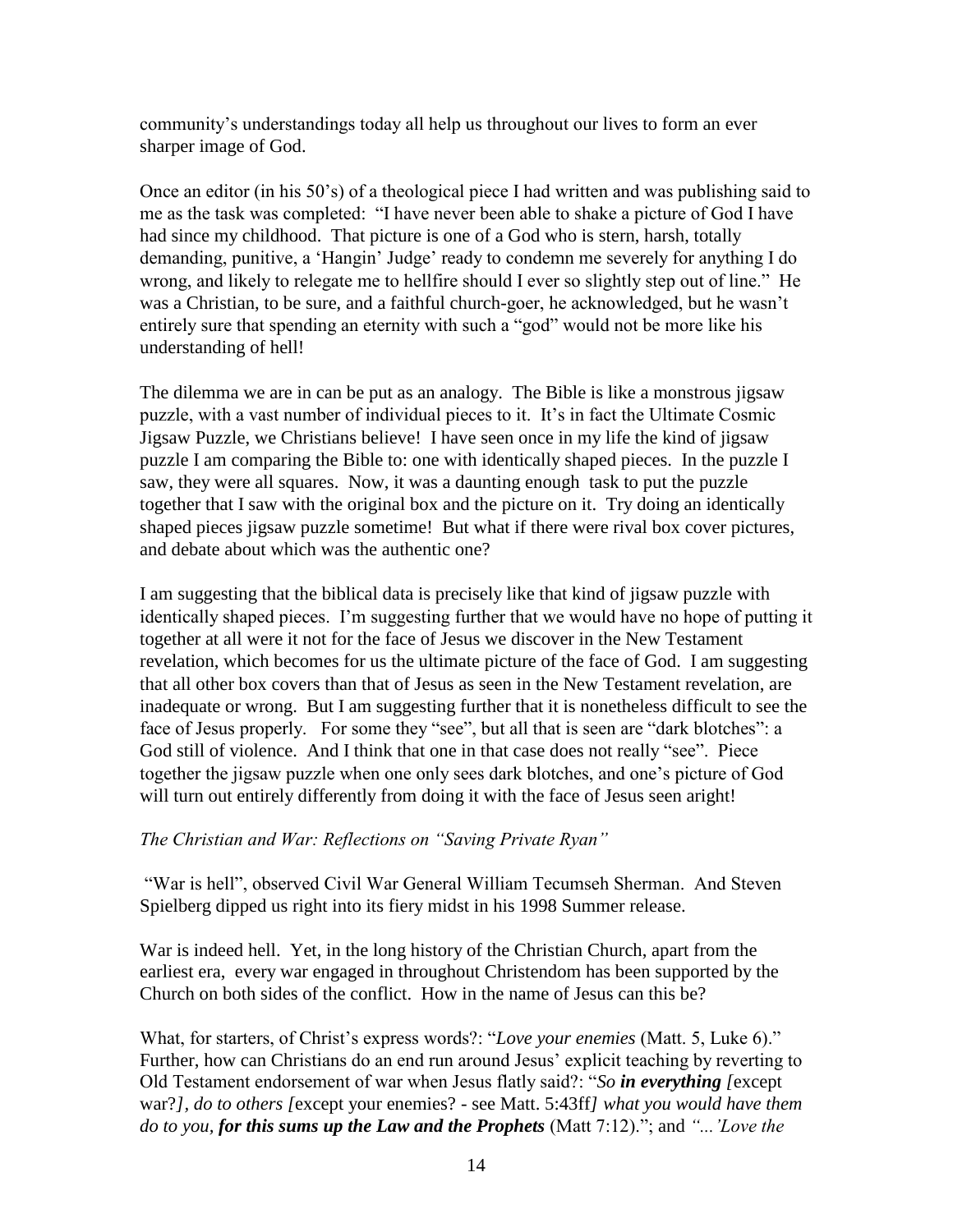*Lord your God with all your heart and with all your soul and with all your mind.' This is the first and greatest commandment. And the second is like it: 'Love your neighbor [*except your enemies?*] as yourself.' All the Law and the Prophets hang on these two commandments* (Matt 22:37-40)."

Or how can Christians ignore other New Testament voices such as the Apostle Paul's?: "*Let no debt remain outstanding, except the continuing debt to love one another [*except your enemies?*], for he who loves his fellowman [*except his enemies?*] has fulfilled the law. The commandments, 'Do not commit adultery,' 'Do not murder,' 'Do not steal,' 'Do not covet,' and whatever other commandment there may be, are summed up in this one rule: 'Love your neighbor [*except your enemies?*] as yourself.' Love does no harm to its neighbor [*except your enemies?*]. Therefore love is the fulfillment of the law* (Rom 13:8-10)." Or what of James' pithy statement?: "*If you really keep the royal law found in Scripture, 'Love your neighbor [*except your enemies?*] as yourself,' you are doing right* (James 2:8)." And John's witness?: "*We love because he first loved us. If anyone says, 'I love God,' yet hates his brother [*except his non-Christian enemies?*], he is a liar. For anyone who does not love his brother [*except his enemies?*], whom he has seen, cannot love God, whom he has not seen. And he has given us this command: Whoever loves God must also love his brother [***except his enemies?***]* (I Jn 4:19-21)." What kind of exegetical gymnastics are utilized to dodge such overwhelming and consistent New Testament testimony?

Is it possible that all these witnesses, Jesus included, did not read their Old Testaments? Or is it likelier that many Christians have not read their New Testaments? Are John 1 and Hebrews 1 *not* really in the Bible, both of which point to the primacy of Jesus as the final revelation of God's will?: "*In the past God spoke to our forefathers through the prophets at many times and in various ways, but in these last days he has spoken to us by his Son, whom he appointed heir of all things, and through whom he made the universe* (Heb 1:1-  $2)$ ."

Like Timothy, I was raised on Scripture. From a child I could recite volumes of it, including the all-time favourite verse of evangelicalism, John 3:16 - in my case in the majestic King James Version: "*For God so loved the world, that he gave his only begotten Son, that whosoever believeth in him should not perish, but have everlasting life.*"

I discovered only later to my shock that apparently John 3:16 has a footnote inserted into many Christians' Bibles. It is never quoted out loud, however. But it is obviously no less binding dogma. After "world", "whosoever", and "perish" the footnote reads: "*Except our enemies!*". *They* must in fact yield or indeed "perish"! Yet, I always was told it was the "Liberals", masters of the exception clause, who played fast and loose with Scripture...

Watching Spielberg's film, with the overwhelming random slaughter and maiming, it occurred to me again that *war is the most complete inversion of evangelism imaginable!* Not good seed, but bullets and bombs are scattered with abandon, thereby utterly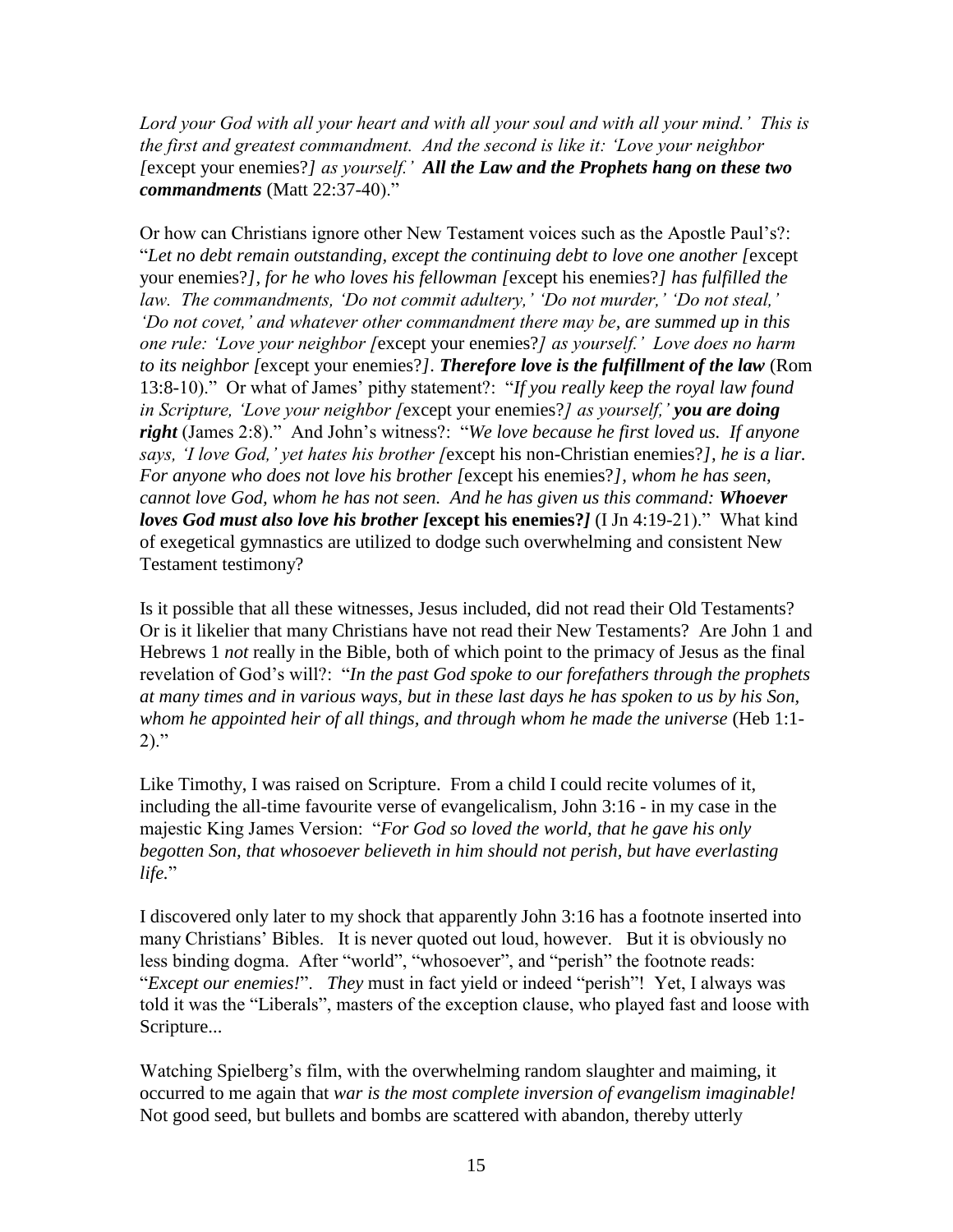inverting the evangelistic mandate. One means "life abundant", the other delivers "death indiscriminate". In excess of 110 millions have been annihilated in largely Churchendorsed wars this century alone. I doubt if all evangelists worldwide for the entire 20th century could add up their collective catch to match that harvest of death. Yet, many evangelists in their work of "saving souls" have supported the unspeakable carnage. *Is this not profoundly disturbing?! What could be more blatantly anti-Christian? Why has no major evangelistic voice spoken out?* 

On the contrary, many evangelists, and all military chaplains, have preached to the troops at war in hopes to see them "made right with God" since tomorrow they might die. But when have those same evangelists and chaplains heeded Jesus by preaching the Gospel, *lest tomorrow they might kill?* How can their converts *possibly* be right with God when they destroy the neighbour (I John 4)? Or can "love of brother" somehow be twisted to mandate "slaughter of enemies"? And is such twisting the work of God or the work of the evil one ("*Did God really say...* (Gen. 3:1ff*?*"))? Do evangelists and chaplains know better than Jesus? Did not Jesus *always* call for death of self, *never* death of the other? Are there not *two* "greatest commandments", not just one? Is not love of God only *half* the Gospel?

What of the Apostle Paul's declaration?: "*For though we live in the world, we do not wage war as the world does. The weapons we fight with are not the weapons of the world. On the contrary, they have divine power to demolish strongholds* (2 Cor 10:3-4)." Is war not the ultimate worldliness, a "total depravity", according to the New Testament? How can something so patently anti-Christian be so blessed by so many Christians throughout so many centuries? What kind of awesome brainwashing, what potent spell, is at work here? Dare we call it, simply, sin?

Is it possible that on this issue we have for centuries tended to be equally blind as another group of believers to whom Jesus said?: "*Why is my language not clear to you?* [How could Jesus' language about "love of enemies" be any clearer?] *Because you are unable to hear what I say. You belong to your father, the devil, and you want to carry out your father's desire. He was a murderer from the beginning, not holding to the truth, for there is no truth in him. When he lies, he speaks his native language, for he is a liar and the father of lies. Yet because I tell the truth, you do not believe me (John 8:43-45)!*"

Now the truth that sets us free (John 8:32) is obedience to God's will summed up in the two greatest commandments (Matt. 22; Mark 12; I John): love of God and love of neighbour. As believers, failure to love in this way is to invite Jesus' warning: "*Not everyone who says to me, 'Lord, Lord,' will enter the kingdom of heaven, but only he who does the will of my Father who is in heaven. Many will say to me on that day, 'Lord, Lord, did we not prophesy in your name, and in your name drive out demons and perform many miracles?' Then I will tell them plainly, 'I never knew you. Away from me, you evildoers!' Therefore everyone who hears these words of mine and puts them into practice is like a wise man who built his house on the rock* (Matt 7:21-24)."

Can it be, that after all, many proclaimed followers of Jesus are in fact not? Is it possible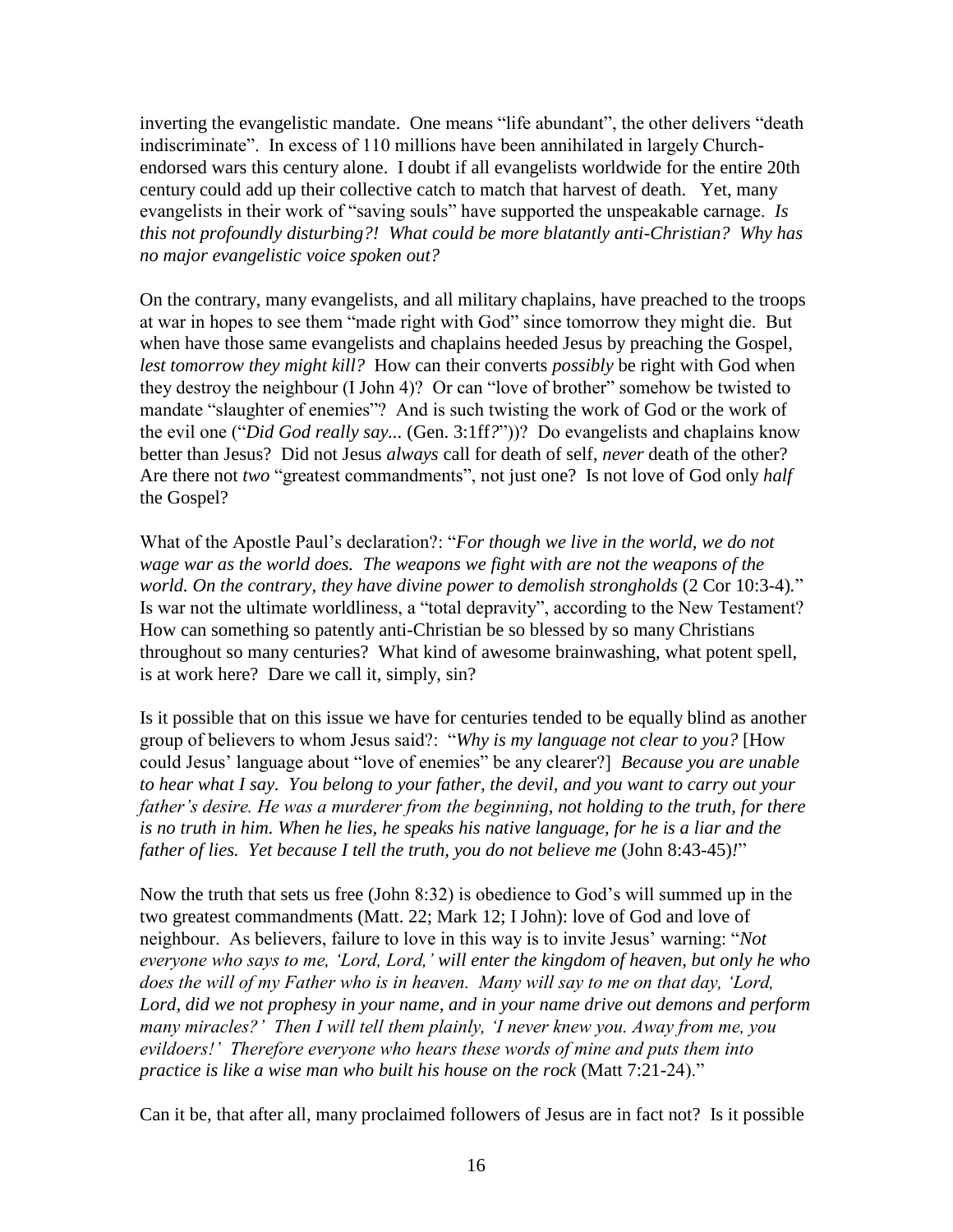that many Christians who claim "*...not I, but Christ...* (Gal. 2:20, KJV)" on the contrary embrace religious nepotism, of which patriotism is its most hideous expression? For all our protestations, despite our reputed allegiance to what "The Bible says!", do we in the end deny it like the "Liberals"? Have many Christians been far closer to the spirit of Pharisaism, one of murderous prevarication, than we ever dare to admit (John 8)? Does this spirit not directly contradict the "weightier matters of the law": love of God and neighbour (Matt. 23:23, echoing Micah 6:8)? Was Gandhi right?: "The only people on earth who do not see Christ and His teachings as nonviolent are Christians." Is it thinkable that we Bible-believing Christians stand in danger one day of hearing Jesus' words: "*...'Depart from me, you who are cursed, into the eternal fire prepared for the devil and his angels* (Matt 25:41).' ", for "*... 'I tell you the truth, whatever you did not do for one of the least of these [*except our enemies?*], you did not do for me* (Matt 25:45).' " Is that not hell: the failure to love (Jesus in) the neighbour and the enemy (Matt. 5 - 7, Luke  $6$ , I John  $4$ ?

War is indeed hell. In the movie, Captain John Miller comments: "For every man I kill, the further I get from home." Of course! A Nazi defendant at the post-War Nuremberg Trials said: "You have defeated us Nazis. But the spirit of Nazism has arisen like a Phoenix amongst you." Precisely! We always become what we hate. When the U.S. dropped the first nuclear bomb on Hiroshima, and obliterated instantaneously 100,000 lives, then three days later thousands more were slaughtered in Nagasaki (in sheer deathdealing magnitude utterly dwarfing this decade's Oklahoma City bombing), President Harry Truman declared: "That was the greatest event in human history!" This from a lay Baptist preacher and Sunday School teacher... Astounding! What, in God's name, could be a more blatant denial of the Resurrection than those bombs and that statement?! *The Resurrection alone is the greatest event in human history!* And it means everything war does not: life abundant and everlasting. What business did that Bible-believing Christian have in so utterly contradicting the very centrepiece of Christian faith? And did not the majority of Bible-believing Christians at the time cheer Truman on? Do not the vast majority of Bible-believing Christians still applaud the continued development of post-War weaponry and its deployment, which, in 1996 dollars in the U.S. alone, has amounted to 5.5 trillion dollars and countless lives for whom Christ died snuffed out? Where are the leading Christian voices opposing this anti-Christ obscenity? Why, in Jesus' name, are they silent? Why?! "In God we trust"? Balderdash!

"Home" (Captain Miller) ultimately is where love is. Where God is. Its opposite is hell. So hell is also war! For hell is in the end the obstinate refusal to love God and neighbour; the endless attempt at doing end runs around the two greatest commandments (Matt 25). The biblical witness is: the only test case for love of God is love of neighbour (I John 4). And the test case for love of neighbour is love of enemies (Matt. 5 - 7, Luke 6). Failure to love the enemy is failure to love God is hell.

Spielberg gets it right: war is hell, and (in this case) hell is war. The question begs asking: What business have Christians ever had propagating hell?

In response to the above material, I received this terse response from a Christian editor I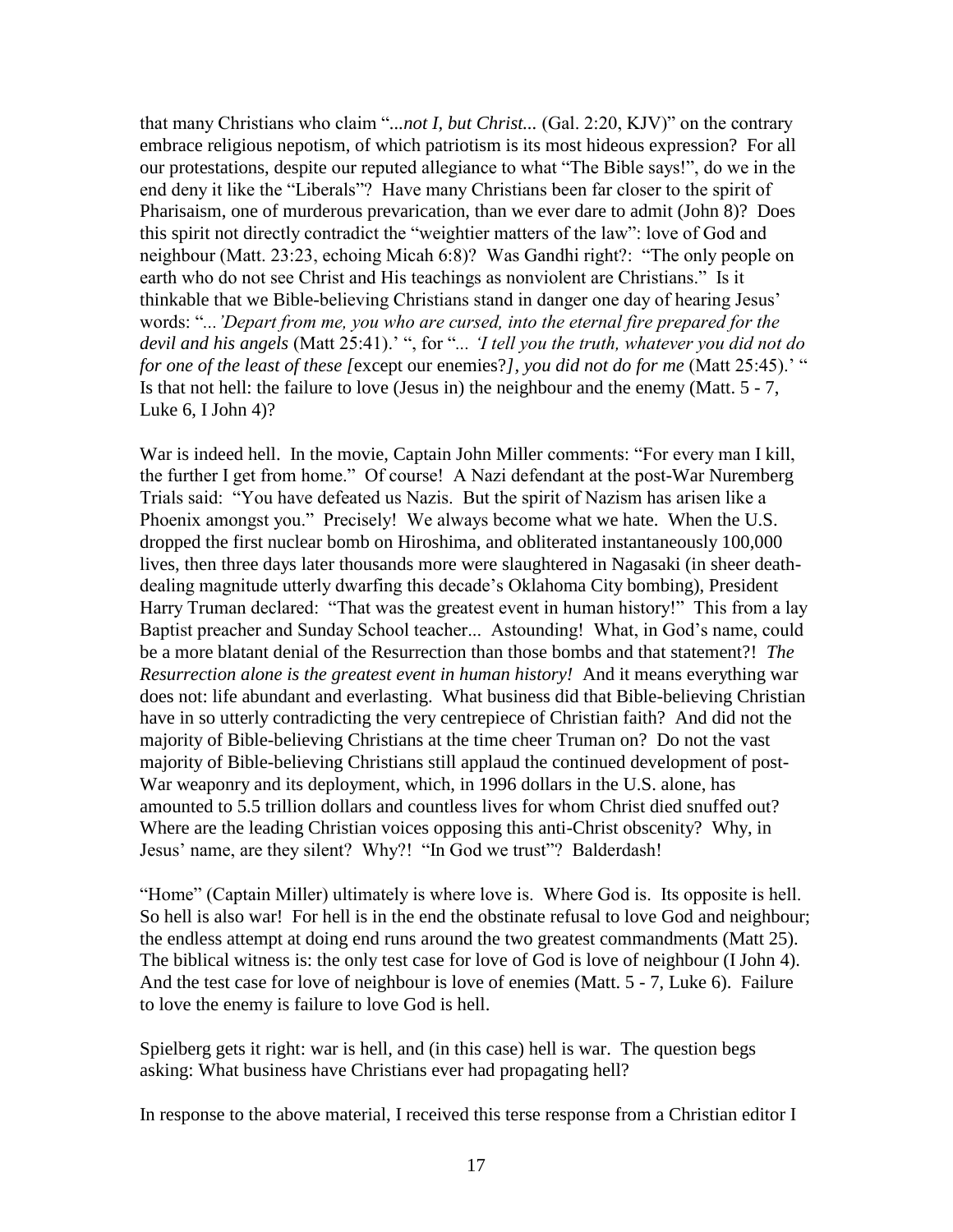know:

"Hi, Wayne-sorry to take so long to get back to you this time around. We decided not to use your article for reasons of length (too long!), style (too many rhetorical questions) and tone (too harsh).

Thanks for going to the trouble of thinking this through and writing down your thoughts.

# [The Editor]

My simple addition to why it was rejected: "And argument: too true?"

# *The Christian and Hell: Theological Moorings of Violence in the Image of God*

The doctrine of hell necessarily arises in the context of a Christian consideration of violence. For a theological discussion of violence inevitably brings us to the most extreme instance of violence in God, if the traditional, most dominant, doctrine of hell is indeed biblical - eternal conscious punishment of the unbeliever. I will do this by interacting with a recently published book, *The Other Side of the Good News*, by Larry Dixon.

The central conclusion of the book in the author's words is that there is an "adequacy [in] the traditional view of hell... and that alternative views do not adequately reflect the scriptural data concerning hell... Pointing out the weaknesses in the three alternative positions to hell does not in itself prove the truth of the *traditional eternal conscious punishment view* (pp. 172 & 173, emphasis added)." Dixon continues at that point to "set out four areas in which the traditional position enjoys biblical, as well as rational, support.", after allowing that the traditional view "might also be erroneous (p. 173)." I shall return to that possibility.

Widely read evangelical author J. I. Packer in the Foreword underscores the author's conclusions: "To believe what the Bible appears to say about human destiny apart from the grace of God is a bitter pill indeed, and no one should wonder that attempts are made to explore alternative understandings of God's revelation on this topic. It is suggested that the Bible is unclear, or incoherent, or inconsistent, or untrustworthy, when it speaks of the outcome of judgment after death, or alternatively that virtually the whole church has for two thousand years misunderstood the texts. I do not think so, nor does Dr. Dixon... For one I am grateful for his work, and commend it to all who are willing to be biblically rational on this sombre subject (p. 7)." The implication is clear throughout the book and from Dr. Packer's words: one is simply *unbiblical* to deny the traditional view that *hell is eternal conscious punishment for all unbelievers who fail to accept Jesus Christ as personal Saviour this side of death.* As the author says at the end of the Introduction: "May we be ready to pay [the] price to bring lost people to Christ so that they won't spend eternity on *The Other Side of the Good News* (p. 14)."

Dixon spends the bulk of the book refuting three alternative views so designated by him. In his words: "Some today suggest that all without exception will be saved, whether they want to be or not (*universalism,* discussed in chapter 2). Others argue that hell is God's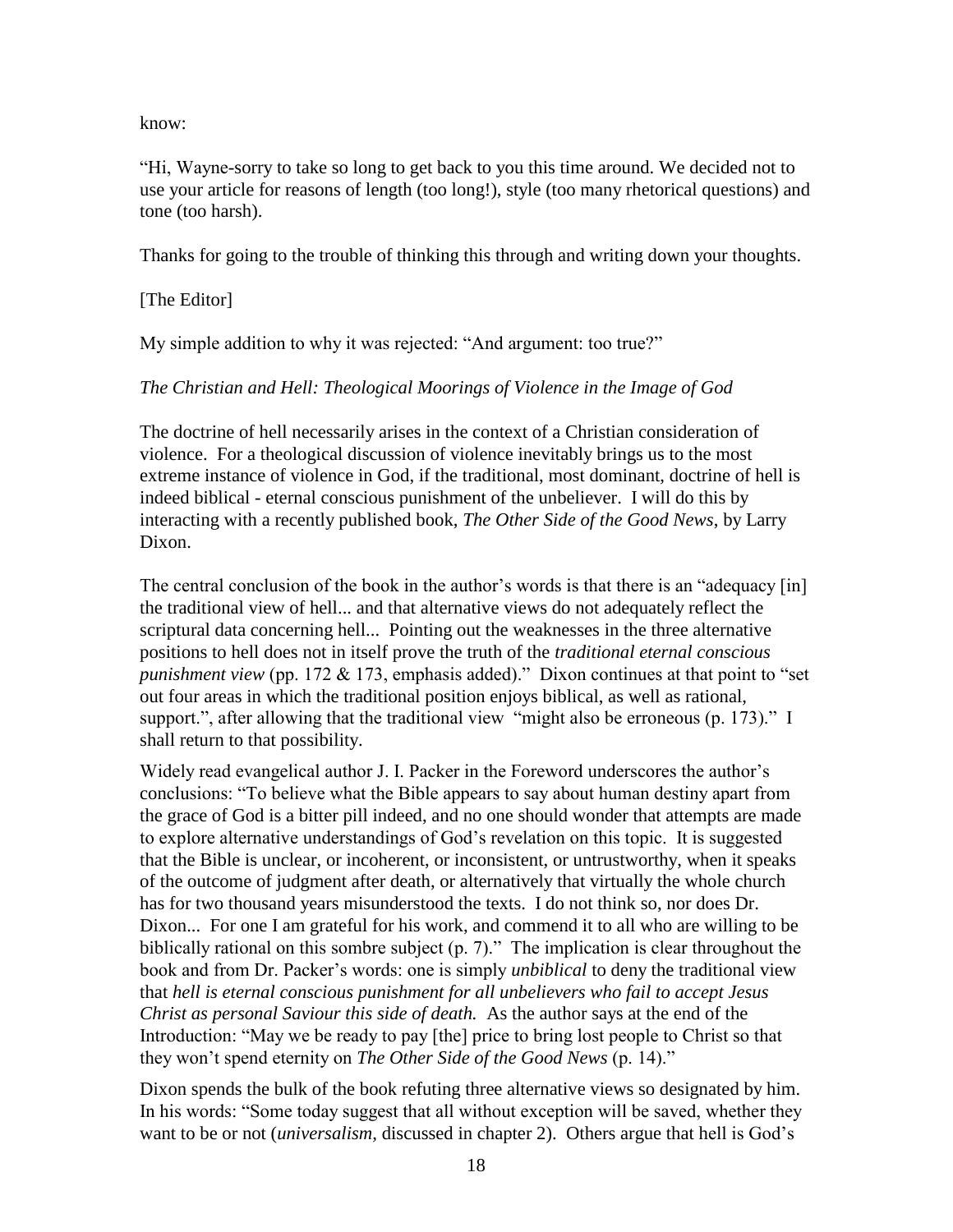consuming of the wicked (*annihilationism*, addressed in chapter 3), not His eternally tormenting them. Still others hold forth the hope that death is not the end of opportunity for redemption, but perhaps a door to future chances for salvation (*post-mortem conversion*, the subject of chapter 4) (p. 13)."

The author does not wince at taking on theological heavywieghts such as Karl Barth, C. H. Dodd, and Nels Ferré (all described by Dixon as outside evangelical orthodoxy). He also challenges evangelical heavyweight theologians such as Clark Pinnock, John Stott, and Donald Bloesch. Dixon in particular bemoans the erosion of evangelical theology as seen in these and other evangelical leaders' views of the traditional doctrine of hell. He writes: "The evangelical Christian, who can't forget hell, often seems, in boxing terms, to be up against the ropes." He describes the buffeting such an evangelical Christian endures from the cults who scorn hell, and says, "He then returns to his corner for some encouragement and promptly receives several left hooks from his own manager.... One is hardly surprised that some young fighters for the faith seem ready to throw in the towel (p. 149)." His plea is poignant; one can feel his pain as a "fighter for the faith" at this sense of betrayal. Throughout much of the final chapter, he critiques in particular Clark Pinnock, whom Dixon quotes on p. 149: "[E]verlasting torment is intolerable from a moral point of view because it makes God into a bloodthirsty monster who maintains an everlasting Auschwitz for victims whom He does not even allow to die." Dixon's dilemma is clearly stated: "Obviously, no follower of Christ wants to be guilty of presenting God as one more heinous than Hitler. However, if the Bible is clear on this issue, the Christian must *not* throw in the towel (pp. 149 & 150)." And the author proceeds to present God in his holy hatred of sinners precisely in those terms: *as one more heinous than Hitler.*

The crucial conditional fulcrum for the entire thesis is Dixon's statement: "if the Bible is clear on this issue". Dixon and Packer, and indeed a host of Christian voices throughout the ages (though with significant exceptions in every age - some of whom are adduced by Dixon), say the Bible contains indeed precisely such clarity about hell *as a place of eternal conscious punishment.*

I am compelled to respond to Dixon's work because of my own vocation: for over 25 years I have ministered in criminal justice, and have wrestled from the outset with thinking biblically God's justice thoughts after him, in particular with reference to judgment and punishment, including the doctrine of hell. I have become convinced over the years that "God's justice is predominantly, and normatively, redemptive or restorative in intention (Marshall, 1991, p. 1).

How can one presume to fault this book's conclusions shared, as Packer rightly indicates, by majority Christians throughout church history? *I do so aware of the danger that my critique in part can be turned on me too.* We are all inclined to wrongly "handle the word of truth". (See II Tim.  $2:15$ .)

I will allude to the dark blotches analogy I have already mentioned to you, and one other below.

Dixon seems to look at a "dark blotches" violently punitive picture of Jesus on a box cover that was the wrong choice (a *heresy* in its original Greek meaning), a failure to "see" the real face right before his eyes. That differs, in the end profoundly, from the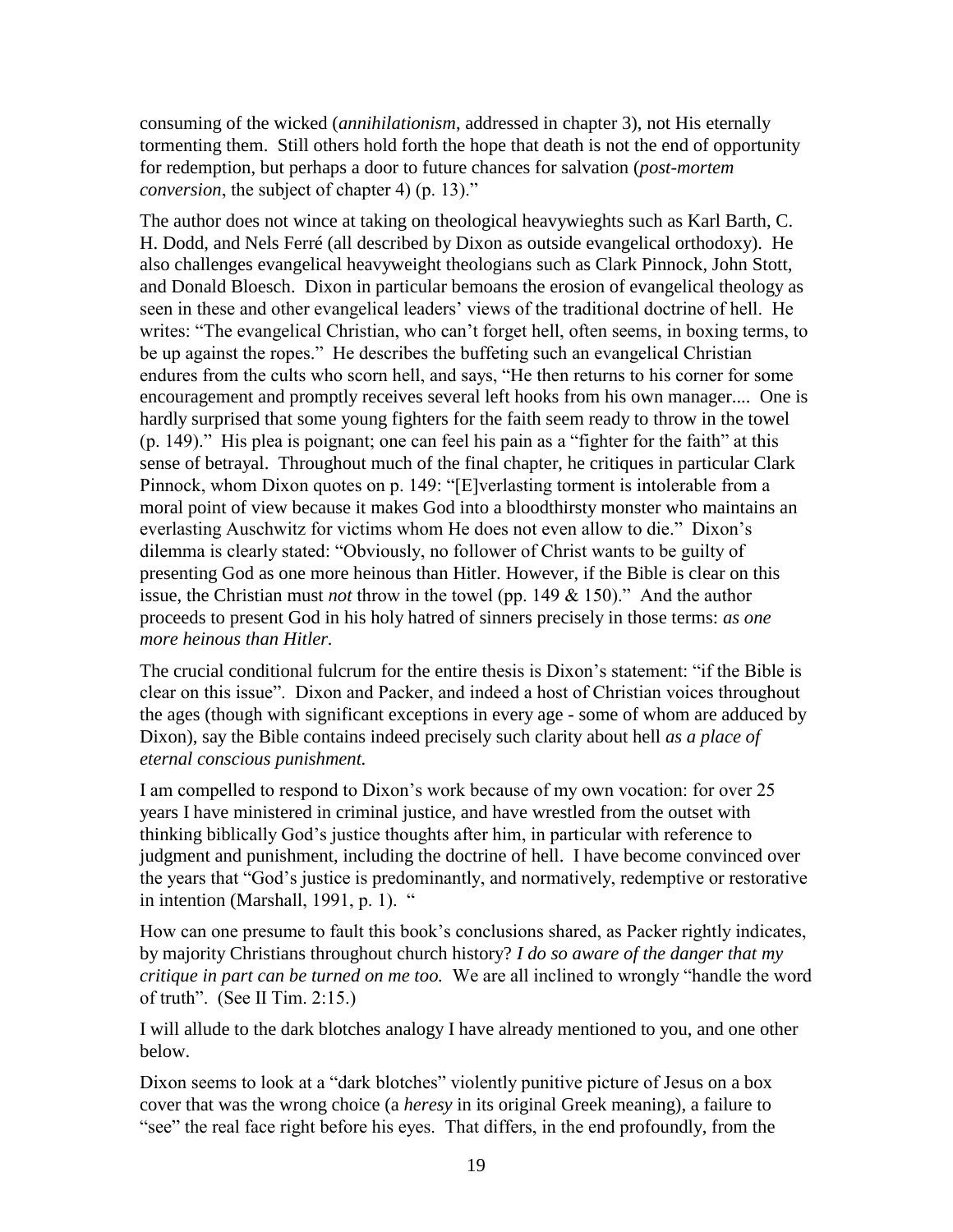picture of Jesus who exemplified and said: "*But love your enemies, do good to them...*  Then your reward will be great, and you will be sons of the Most High, *because he is kind*  to the ungrateful and wicked. Be merciful, just as your Father is merciful (Luke 6:35-36, emphasis added)*.*" (Interestingly, Dixon does not once in his book refer to this clarion call of Jesus based upon this "box cover" portrait of who God fundamentally is: *love*.)

Dixon says: "One's doctrine of the final judgment of the wicked is a direct reflection of one's doctrine of God (p. 165)." Indeed. And one's doctrine or *picture* of God - the box cover - is ultimately seen in Jesus (John 1 and Hebrews 1).

Gandhi said of Christians and nonviolence generally, "The only people on earth who do not see Christ and his teachings as nonviolent are Christians." As Richard Hays has been quoted earlier, *it is possible* for "virtually the whole church" (contrary to J.I. Packer) to be wrong. With all due respect, and with profound sadness, it has been wrong about Christian nonviolence. Dixon's "traditional doctrine of hell" is a special category of that same majority Christendom error. The picture on the box of God in Christ for Dixon is *sadly one of ultimate violence*. I suggest that *only* if "Jesus" is a "dark blotches" box cover can one agree with Dixon's assertion: "Jesus is our primary source for the [traditional] doctrine of hell (p. 147)" *The nub of the issue is our picture or vision of God in Christ.*

One evangelical New Testament theologian, in a significant draft manuscript on hell in a forthcoming book on biblical restorative justice (my area of ministry), writes: "Jesus shows that those who think of God in terms of strict distributive or retributive justice *fundamentally misunderstand God* (Matt. 20:1 - 16) (Marshall, 1999, p. 17, emphasis added)." *Yet, I suggest, this is the central "dark blotches" misunderstanding of the picture on the puzzle cover of God in the book under review.* God is depicted as ultimately violently retributive towards the wicked. On the contrary, Marshall, in surveying the biblical evidence, writes in the conclusion of his paper: "For our purposes the point to notice is that God's final word is not retribution but restoration, the recreation of heaven and earth so that sin, suffering, sickness and death are no more (1999, p. 21)." God's ultimate word biblically is, indeed, nonviolent, all-inclusive love, *which subsumes all biblical categories of wrath, judgment and punishment!* I submit gently, but firmly that, to miss that is to miss, simply, the Good News.

The second analogy I mentioned to Dixon is of a document written in Roman script so that an English speaker can read the letters, but the reader does not know a word of the language. It is crucial nonetheless that the reader understand the message in the document. So she phones a friend who speaks the language fluently and reads the document out loud over the phone, seeking an accurate translation. The native language speaker in exasperation finally says that she can barely understand anything at all, *for all the accents seem to fall on the wrong syllables!* In reading Dixon's fifth chapter years ago, and later the entire book, I respectfully submit that he consistently puts the accents on mainly the wrong biblical syllables.

One example suffices: Dixon's central, I believe, misuse in Chapter Five of the story of the rich man and Lazarus to discern explicit details about the nature of eternal punishment for the wicked. He quotes approvingly one author who says: "while it was not Jesus' primary intent here to teach us about the nature of the intermediate state, it is unlikely that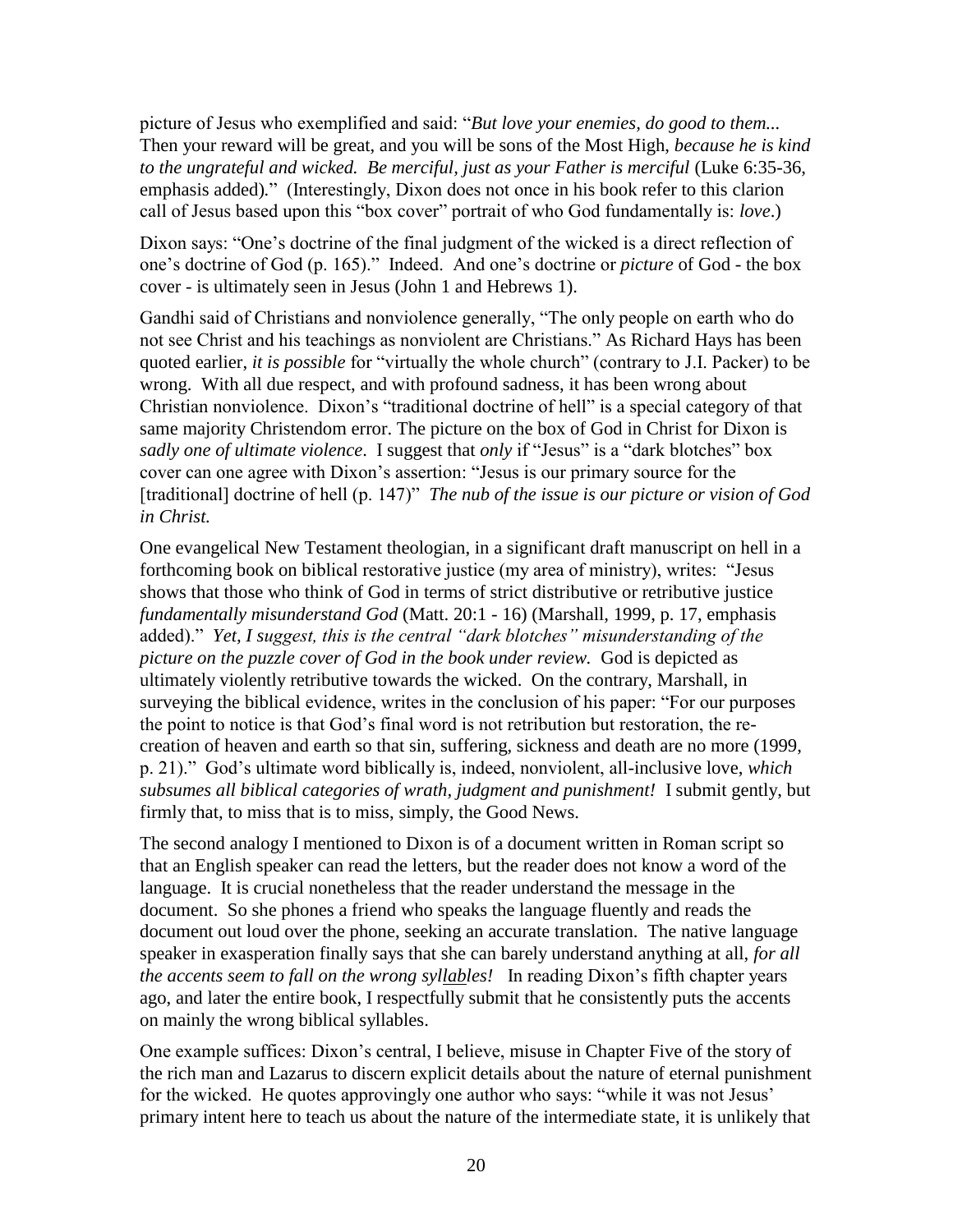He would mislead us on this subject (p. 133)." Really? One could likewise say (and some amazingly do!) that Jesus' teaching in Luke 14:31 ["Or suppose a king is about to go to war against another king. Will he not first sit down and consider whether he is able with ten thousand men to oppose the one coming against him with twenty thousand?"], endorses war despite his repeated nonviolent call to "love your enemies", or his words to the disciples in the Garden of Gethsemane about two swords being enough (Luke 22:38) was a call for disciples to take up arms despite Matt. 26:52 where Jesus tells Peter to sheathe his sword (thereby disarming the church forever, commented Church Father Tertullian!) Repeatedly, in this reviewer's estimation, Dixon (and yes, most Christians throughout the ages!) puts the accents in the Scriptures he adduces in mostly the wrong places.

In this respect, Chris Marshall says: "But it is crucial to recognize... the *figurative, parabolic nature of the language* used to describe realities which, *ex hypothesi* [in accordance with the stated thesis], lie outside human experience (p. 14)." He then quotes one writer who says: "Such language is 'figurative and connotative rather than denotative and literalistic'.... To imagine some kind of cosmic torture-chamber where the lost suffer endless or prolonged retribution is to miss the figurative, apocalyptic nature of these utterances, as well as the paraenetic or pastoral intention behind them (p. 14)." I contend that Dixon sustains just such a profound misreading of biblical texts throughout his entire book.

So Marshall urges with reference to specific details about the fate of those who reject God that "Perhaps a humble agnosticism is the wisest option..." Neither Jesus nor Paul supply specifics about the fate of the wicked, concludes Stephen Travis (1986). Neither should we. *And therefore I will not speculate further*. I do not have an alternative view. God knows, and that is enough! That Dixon presses the biblical texts beyond what they were meant to bear seems a singularly consistent fault of his hermeneutic. It is so often what non-Christian cults do - ironically enough given his critique of the cults' critique of traditional Christian teachings on hell!

But Dixon will have none of this, and writes an entire treatise based upon a consistent misreading of the founding texts. How can this be? A book-length treatment of precisely this issue with reference to misguided Christian retributive views in criminal justice is Timothy Gorringe's *God's Just Vengeance* (1996). At one point Gorringe asks, with reference to a pervasive and lengthy Christian tradition of retributive views towards "criminals": "How is it that the question whether the law might be wrong, or even wicked, does not arise for these good Christian people (p. 5)?" Likewise, Father George Zabelka, Chaplain to the 1945 Hiroshima and Nagasaki atomic bomb squadrons, upon repentance for blessing the murder of hundreds of thousands in an instant, wrote that the just war theory is "something that Christ never taught nor hinted at." Yet almost all Christians have embraced just war and retributive justice theories throughout much of the Christian era. *Why, when it is biblically so unfounded?*

Similarly, while we both acknowledge that we follow the same Lord and equally take seriously the Bible, I could wish that Dixon would ponder more what he allows is at least possible, *that biblically the traditional view of hell* "might also be erroneous (p. 173)."In Jesus' direct allusions to hell, not once are "unbelievers" in view, but always the religiously self-righteous. Disturbingly, Douglas Frank, an evangelical author (1986),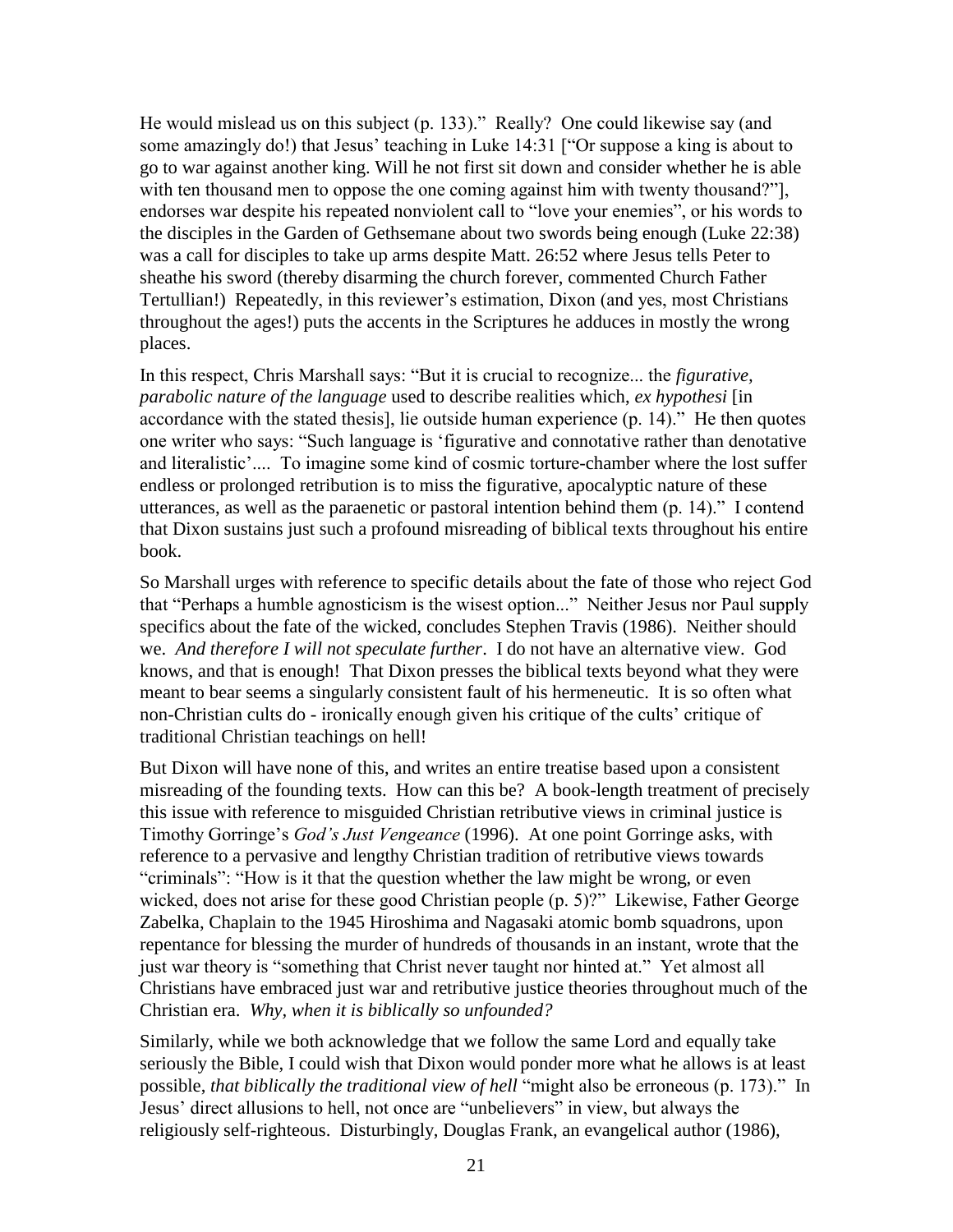characterizes evangelicalism as centrally prone towards being pharasaical. "We are the Phasrisees of our time, if anyone is.", he writes (p. 229). A Baptist pastor friend puts it tellingly: "Every Sunday in the pulpit I stand in danger of leading my flock to hell!"

In this reviewer's estimation, what is lacking in Dixon's reading of the biblical texts *is a Gospel imagination overwhelmed by grace*, which leads to a consequent theology of the subversion of all retribution and violence in God and humans. In short: Christian conversion is wanted. Like the White Witch in C.S. Lewis' *The Lion, The Witch, and the Wardrobe*, Dixon seems unaware of the "deeper (James called it "royal" - James 2:8) law" of love on which "hang all the Law and the Prophets (Matt. 22:34 - 40)." We sing after all "Amazing Grace", not "Amazing Justice", Debbie Morris points out at the end of her gripping story, *Forgiving the Dead Man Walking* (1998). She gets it, Dixon does not. It is apparently that stark. This is what Jesus often spoke of such as in Matt. 13:13ff (and elsewhere): "This is why I speak to them in parables: 'Though seeing, they do not see; though hearing, they do not hear or understand.'".

In Dixon's reading, grace seems to have been arrested mid-stream in favour of a horrible retributive justice for the wicked - which is exactly mercy's inversion. The author in interpreting Scripture on hell looks like the man in Matt. 18 who was forgiven an overwhelming debt, *yet doesn't get it at all*, and withholds forgiveness at the first opportunity! In reality, the text shows that the "forgiven" man apparently didn't really experience forgiveness. Or he would have been forgiving towards even the "ungrateful and wicked (Luke 6:35)". Again, Dixon presents like Jonah who becomes furious at God for showing mercy to Ninevah. Yet, Jesus taught, a "greater [in mercy] than Jonah is here {Matt. 12:41)!" Or the author sounds like the elder brother in the "Prodigal Father" story (Luke 15:11ff) who just cannot fathom the Father's unconditional mercy towards the wicked son.

Dixon seemingly has no categories for a consistent hermeneutic of grace. In his theology, *God's grace is for a moment, but his wrath endures forever*, to invert Psalm 30:5. Sadly, he, and many interpreters like him, appear, like Saul, to have "given approval (Acts 8:1)" to the same sacrificial violence that Jesus castigated in Matt. 23:33 - 35: "You snakes! You brood of vipers! How will you escape being condemned to hell? Therefore I am sending you prophets and wise men and teachers. Some of them you will kill and crucify; others you will flog in your synagogues and pursue from town to town. And so upon you will come all the righteous blood that has been shed on earth, from the blood of righteous Abel to the blood of Zechariah son of Berekiah, whom you murdered between the temple and the altar." Jesus also *fell victim to this same violence!*

As Marshall says: "Throughout Christian history, the fear of being consigned to hell by a truly merciless God has fuelled and justified all manner of horrific violence (p. 6)." Dixon writes, in apparent approval of one such instance of "horrific violence", the Gulf War: "A brave journalist who was in Baghdad when the bombs landed, cried out in his television report, 'I have been in *hell!'* As horrible as war is we would have to say to him, 'No, you haven't. If we understand Jesus correctly, war is only a small foreshadowing of that final condition of the forsaken (p. 14)."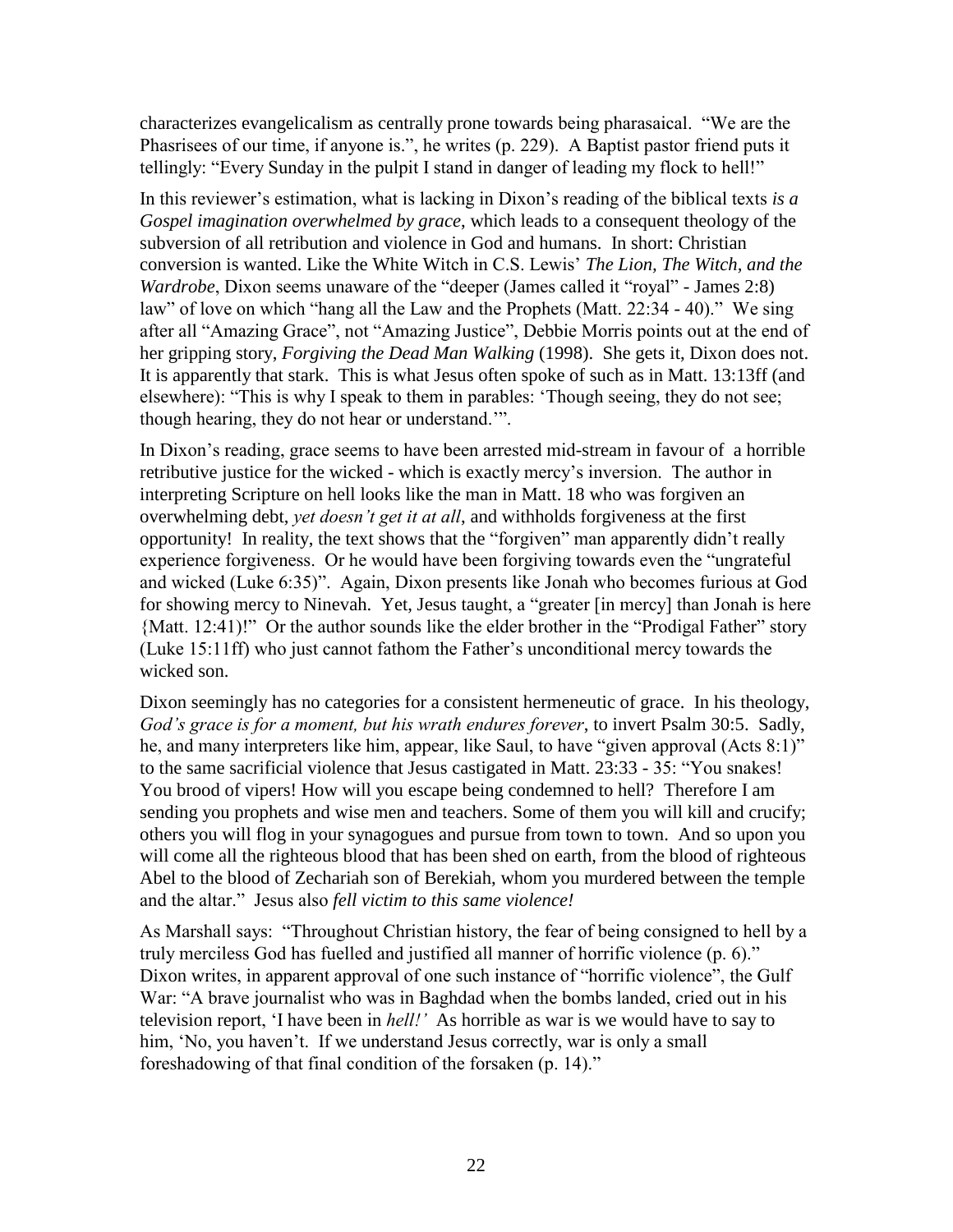The grand and joyous paradox of the Gospel, for those with eyes to see the wildly liberating "picture on the box cover" is: *God's final judgment is his mercy!* - just as the doctrine of original sin is a post-resurrection Christian doctrine of grace and forgiveness.

No contemporary biblical theologian this reviewer has read captures this eschatological insight better in fact than James Alison in *Raising Abel* (1996). The book is a sustained call for Christians through conversion to acquire an "eschatological imagination" that subverts ultimately an unchristian "apocalyptic imagination" such that "The percpetion that God is love has a specific content which is absolutely incompatible with any perception of God as involved in violence, separation, anger, or exclusion (p. 48)." Therefore, "The commonly held understanding of hell remains strictly within the apocalyptic imagination, that is, it is the result of a violent separation between the good and the evil worked by a vengeful god. It seems to me that if hell is understood thus, we have quite simply not understood the Christian faith; and the Christian story, instead of being the creative rupture in the system of this world, has come to be nothing less than its sacralization. That is, the good news which Jesus brought has been quite simply lost (p.  $175$ )."

In the end, the greatest critique of Dixon's thesis is simply this: *there is biblically no "other side of the good news"!* There is Good News, period! Hell too is embraced by God's love. Dixon presents a "gospel" without good news that reads, *à la Four Spiritual Laws*, thus: "God loves you, and has a wonderful plan for your life... *But if you don't buy in before death, God hates you, and has a horrible plan for your after-life!*" No genuine love affair human or divine is imaginable with that kind of time-limited vicious threat hanging over one's head.

I could wish Dixon on this issue would return to Scripture with eyes to see and ears to hear - and recover a truly Gospel-soaked "eschatological imagination". Chris Marshall, in personal comment to me wrote similarly: "I did have a look at Dixon's book …. What a depressing piece!! It illustrates the problems in pulling out a single theme for analysis in isolation from the larger context of the biblical story (May 9, 1999, E-mail correspondence)."

There is ultimately no room for Dixon's thesis in the biblical Good News that is shot through with God's "Amazing Grace" - how sweet the sound! Dixon consistently gives grace a terribly sour note! I suggest he is not compelled to his view by biblical evidence but by a misguided hermeneutic: the wrong "box cover". Biblically, God's love *is* the ultimate word, and judgment and redemption equally are subsumed under that love. In the end, "mercy triumphs over judgment (James 2:13)!" in an amazing paradox of grace whereby God is both "just and justifier" (Rom. 3:26). For, as Jesus said repeatedly (Matt. 9:13 and 12:7): "I desire mercy, not sacrifice."

I call on Dixon, Packer, and all who hold to an ostensibly sub-Christian, though longstanding "traditional doctrine of hell": "Go and learn what this means: 'I desire mercy, not sacrifice.' (Matt. 9:13)." Such a call is above all a call to *conversion.* 

**Story**: I feel a personal sadness in critiquing Dixon's conclusions. On p. 178, he writes: "A former missionary friend, who has since moved away from the traditional doctrine of hell, said to me that 'God's *penultimate* word is *wrath*, but His *ultimate* word is *love*.'" I am that "former missionary friend". We served together doing evangelism in West Berlin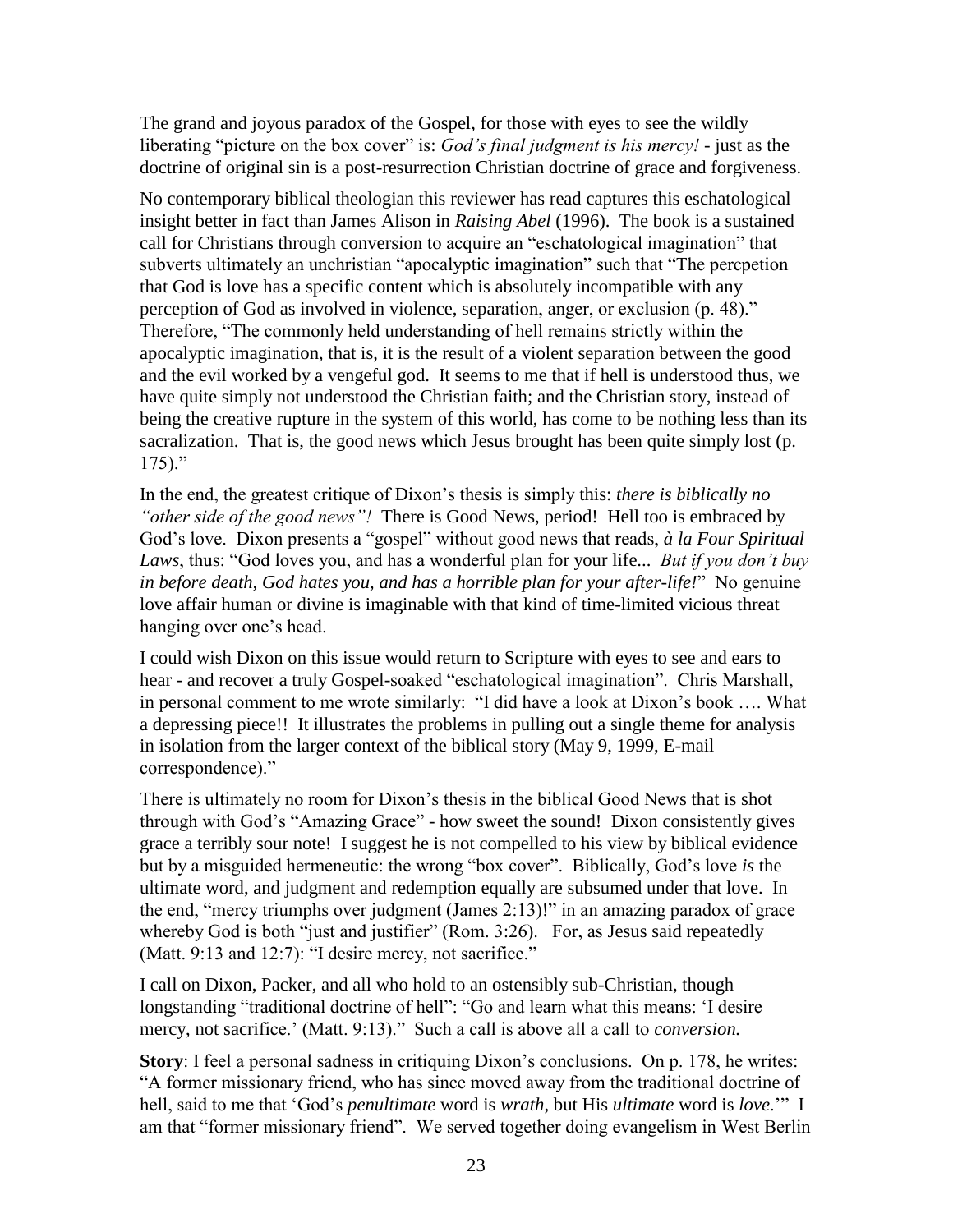from 1972 to 1974. The author's rejoinder to my statement was: "We would have to disagree (p. 178)". "We" did disagree at the time he was writing his book when I visited him; we disagreed after he gave me Chapter Five to read in manuscript form; we still disagreed in subsequent correspondence.

## *Finding Our True Selves and Jesus Invariably in the Other*

The trinitarian doctrine of God's creation of humanity suggests a self connected always to the other.Not an "autonomous self", rather a "person-in-community" is the biblical view of who humans are. An "individual self" is in fact a biblical oxymoron, a contradiction. We are not ourselves until we find ourselves in the other is the biblical perspective. Jesus simply upped the ante: he said finding ourselves in the other is still heresy (a false choice) if it does not move beyond nepotism (me and mine first). The test case for Jesus of a person's becoming a true self is love of enemy. Failure in this is, he taught, *metaphysical suicide*. Further, Jesus made it clear that becoming our true selves happens only as we discover Jesus in the other. Put differently: finding Jesus means finding our true selves. It also means it is impossible to find Jesus if we do not find ourselves in the other, supremely in the enemy. Failure to love the neighbour/enemy therefore is failure to love Jesus and ourselves.

The biblical view is that we are created in God's image as persons-in-community, as God is a community of dynamic love between Father, Son, and Spirit from before creation. When we are called to "love our neighbour as ourselves", it means, "You shall love your neighbour *as being your own self* ." Your neighbour is your true self. You have no self in yourself. And Jesus pushed the bounds of who is the neighbour to the limit to include the enemy. Further, the teaching from Matt. 25 (31ff) is that Christ is invariably to be found "in the least of these" - in any and every neighbour without exception, in any and all enemies without exception. Love in the New Testament is the ceaseless attempt to make the enemy a friend, to try without limit to draw a circle of inclusion around the other.

## *Therefore a "Christian soldier", a "Christian executioner", or any kind of "Christian*cum*-destroyer-of-neighbour/enemy" is a contradiction in terms, or, baldly stated: a heresy*.

So much of the Christian evangelistic enterprise is precisely that: a false call and choice or decision ("heresy" in the original Greek connotation) to "come to Jesus" independent of the call to "come to ourselves" (what the prodigal son did) precisely in the neighbour, the enemy. As two similar poles of a magnet repel each other, so does the call and decision to come to Jesus contradict any independence from the call to love the neighbour, love the enemy. For there are two great commands, not one: to love God *and* neighbour/enemy. When the evangelistic call stops at loving Jesus, it is a heresy, as surely as judgment without similar offer of grace and forgiveness is a Christian travesty. It is biblically impossible to come to Jesus without coming to the other, supremely the enemy. Failure to believe *and* destroying the enemy are equally denials of the faith.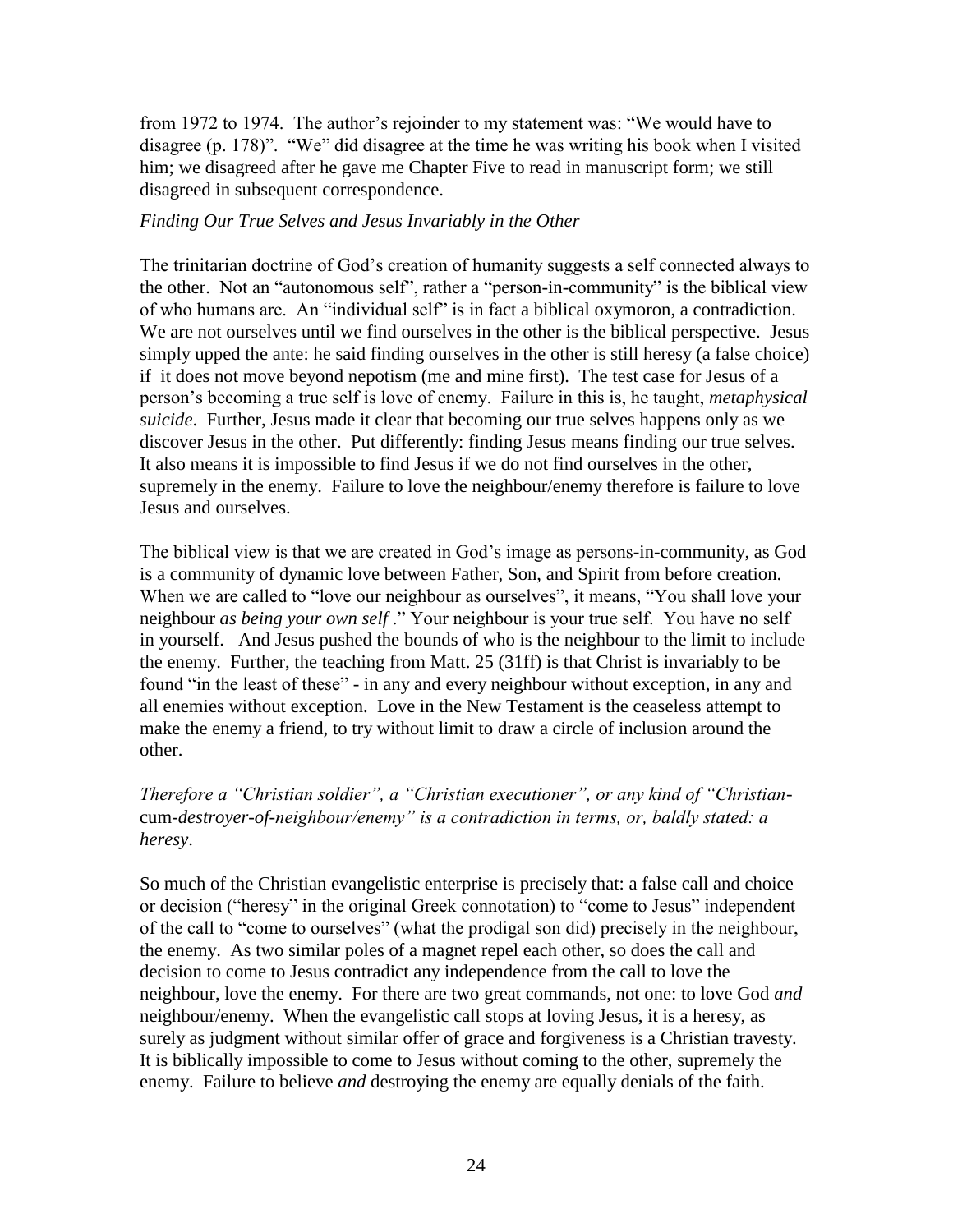#### *René Girard: I See Satan Fall Like Lightning*

On March 5 to 9 2001, CBC IDEAS broadcaster, David Cayley, did five hours of radio programming on the thought and influence of French literary critic, anthropologist, and social scientist, René Girard. Girard is considered by a growing number of scholars worldwide to be the major theorist on violence and its origins in the  $20<sup>th</sup>$  century. Charles Bellinger also opines this most recently in his brilliant study: *The Genealogy of Violence*, just published by Oxford University Press.

A reviewer in *Comparative Literature* writes: "René Girard's work suggests the projects of those nineteenth-century intellectual giants – Hegel, Marx, Nietzsche, Freud – who still cast such long shadows today."

Philosopher Paul Dumouchel of the University of Québec writes: "Beginning from literary criticism and ending with a general theory of culture, an explanation of the role of religion in primitive societies and a radical reinterpretation of Christianity, René Girard has completely modified the landscape in the social sciences. Ethnology, history of religion, philosophy, psychoanalysis, psychology and literary criticism are explicitly mobilized in this enterprise. Theology, economics and political sciences, history and sociology - in short, all the social sciences, and those that used to be called the moral sciences - are influenced by it (quoted in Bailie, p.6)." On the recent CBC IDEAS series, he added that Girard's anthropology provides the way for an entire recasting of human epistemology – how we know what we know.

International conferences have been convened to discuss Girard's contributions to human knowledge. Since 1990, there has been an annual gathering in Europe or North America of international scholars (mainly) across a broad spectrum of disciplines, and some activists around Girard's discoveries. It is called: *Colloquium on Violence and Religion*. I have been privileged to present workshops at two of those gatherings.

Girard delineates three great intellectual discoveries that have informed his development throughout a long and distinguished academic career. They are: *mimetic desire, the scapegoat mechanism, and the absolute uniqueness, anthropologically, of the Bible.*  Leaving aside the first two, Girard writes of his third and most formative discovery thus:

I certainly do not believe that the Bible gives us a political recipe for escaping violence and turning the world into a utopia. Rather, the Bible discloses certain truths about violence, which the readers are free to use as they see fit. So it is possible that the Bible can make many people more violent...

In the Hebrew Bible, there is clearly a dynamic that moves in the direction of the rehabilitation of the victims, but it is not a cut-and-dried thing. Rather, it is a process under way, a text in travail... a struggle that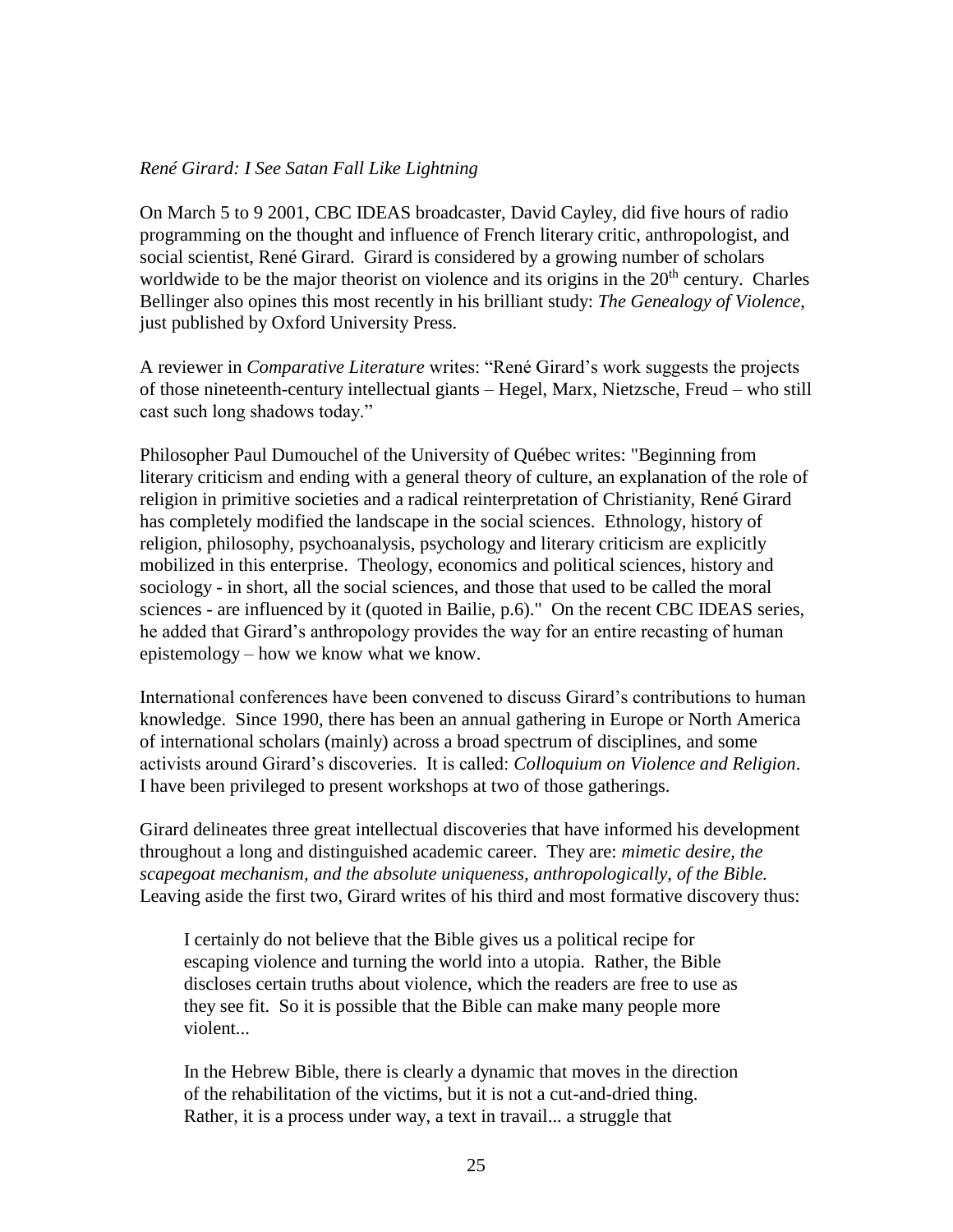advances and retreats. I see the Gospels as the climactic achievement of that trend, and therefore as the essential text in the cultural upheaval of the modern world (Hamerton-Kelly, ed., p. 141)."

In his just published book, *I See Satan Fall Like Lightning*, he adds:

The Passion accounts [the stories of Jesus' crucifixion] reveal a phenomenon that unbeknownst to us generates all human cultures and still warps our human vision in favor of all sorts of exclusions and scapegoating. If this analysis is true, the explanatory power of Jesus' death is much greater than we realize, and Paul's exalted idea of the Cross as the source of all knowledge is anthropologically sound.

The opposition between the scapegoat concealed in mythology and unconcealed in Judaism and Christianity illuminates not only archaic religions, not only many neglected features of the Gospels, but above all the relationship between the two, the unique truth of the Judeo-Christian tradition. Since all this knowledge comes from the Gospels, the present book can define itself as a defense of [the] Judaic and Christian tradition, as an *apology* of Christianity rooted in what amounts to a Gospel-inspired breakthrough in the field of social science, not of theology (2001, p. 3).

To explicate why this is so in Girard's thinking would be easily the theme of another *Café*  discussion. I am willing to come back next month and elaborate on this, if you are interested.

#### *Conclusion: Is Violence Master of Us All?*

In the third chapter of *Embodying Forgiveness* (Jones, 1995), "Forgiveness Eclipsed" Jones asks whether violence is the master of us all. He tells the true story of a Catholic priest, Maximilian Kolbe, who on July 30, 1941, in Auschwitz concentration Camp, stepped forward to offer himself for punishment of starvation by death in place of one of ten who were so sentenced. As the days ground on, and all the men slowly starved, the priest consistently responded to fellow captives and captors alike with love and forgiveness. His actions increasingly inspired his fellow captives and unnerved the captors. His refusal to submit to, and thus reproduce, violence, became recognized as a growing threat to the Nazis. On the 16th day, the Nazis killed the priest, since he was so subversive to the good order of the Camp. In the fictionalized novel about this true story, entitled *Orbit of Darkness*, one character says: "Those who give up their lives, at least in principle, become more dangerous to the Germans than planes or tanks. *They become the ultimate weapon* ([p. 249], Jones*,* 1995, pp. 91ff, italics added)." Interestingly, Kolbe has since been canonized as a saint by the Catholic Church.

This is precisely the Apostle Paul's thesis in 2 Cor 10:4-5, as quoted earlier: *The weapons we fight with are not the weapons of the world. On the contrary, they have divine power to demolish strongholds. We demolish arguments and every pretension that*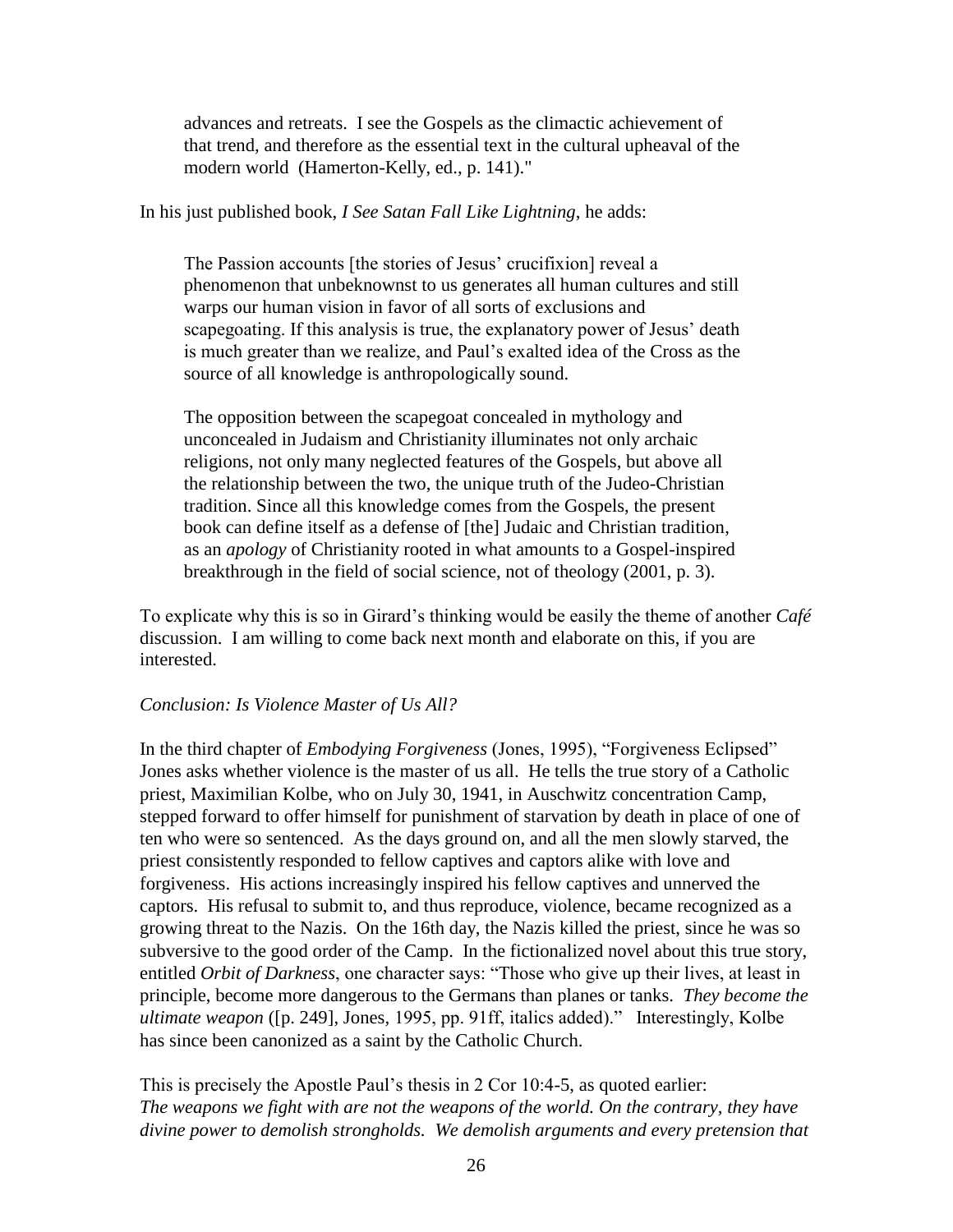*sets itself up against the knowledge of God, and we take captive every thought to make it obedient to Christ.* 

The weapons Christians wield are subversive to the core of every cultural institution known to human history, caught in endless spirals of scapegoating violence. On the one hand there is the *wisdom of the world* that is *foolishness in God's sight*. On the other, *there is the wisdom of the Gospel* that is arguably *the most potent subversive force in human history***.**

As Walter Wink has taught us, the Nazis were defeated indeed, but Nazism called forth a response of violence so identical to the *spirit* of Nazism that we have reaped the whirlwind of violence in the West ever since. We became what we hated in the Nazis. The indiscriminate slaughter of hundreds of thousands of German and Japanese civilians through incendiary bombing raids on civilian targets in hundreds of German and Japanese cities, topped off by the dropping of two atomic bombs spelling instant death for multiplied thousands of non-combatants, is overwhelming witness to that horrible reality.

Christians believe they are called to be *now*, what the world is meant to become *then.*  They are called to lives "lived on eschatological edge (Johnson, 1986, p. 265)." Living the end now. And what is that end? It is the glorious vision of the *Peaceable Kingdom* for which all humanity yearns. Listen to the biblical depiction in Isaiah 11:6-9:

*The wolf will live with the lamb, the leopard will lie down with the goat, the calf and the lion and the yearling together; and a little child will lead them. The cow will feed with the bear, their young will lie down together, and the lion will eat straw like the ox. The infant will play near the hole of the cobra, and the young child put his hand into the viper's nest. They will neither harm nor destroy on all my holy mountain, for the earth will be full of the knowledge of the LORD as the waters cover the sea.*

Amen!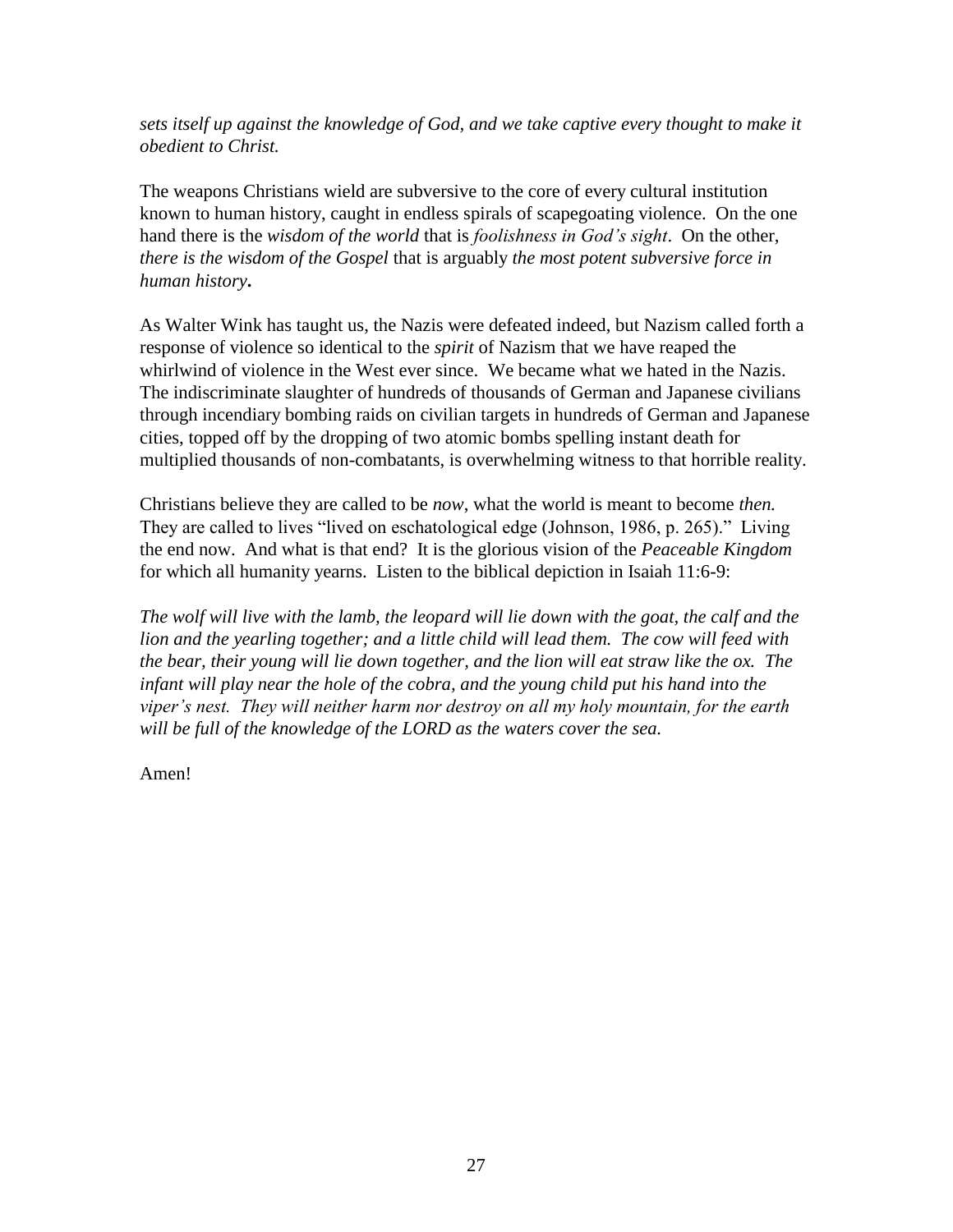#### **References**

- Alison, James (1996). *Raising Abel: The Recovery of the Eschatological Imagination*, New York: Crossroad.
- Anderson, Paul N. (1994). "Jesus and Peace", *The Church's Peace Witness*, Ed. Marlin E. Miller & Barbara Nelson Gingerich, Grand Rapids: William B. Eerdmans Publishing Company.
- Aquinas, St. Thomas (1988) *On Law, Morality, and Politics*, William P. Baumgarth and Richard J. Regan, eds., Indianapolis: Hackett Publishing Company.

Bailie, Gil (1995). *Violence Unveiled: Humanity at the Crossroads*, New York: Crossroad.

- Barbé, Dominique. 1989. *A Theology of Conflict: and other writings on Nonviolence*, New York: Orbis Press.
- Bellinger, Charles K. (2001). *The Geneaology of Violence: Reflections on Creation*, *Freedom, and Evil*, New York: Oxford University Press.
- Boersma, Hans (1999). *The Feet of God: In Stomping Boots or Dancing Shoes?: The Trinity as Answer to Violence*, Geneva Society Lamblight Lecture Series, Trinity Western University, September, 1999; since published in *Canadian Evangelical Review* 18 (1999), pp. 2-18.
- Dixon, Dixon (1992). *The Other Side of the Good News: Confronting the Contemporary Challenges to Jesus' Teachings on Hell*, Wheaton: BridgePoint.
- Dowley, Tim, ed. (1995) *Introduction to the History of Christianity*, Minneapolis: Fortress Press.
- Frank, Douglas W. (1986). *Less Than Conquerors: How Evangelicals Entered the Twentieth Century*, Grand Rapids: William B. Eerdmans Publishing Company.
- Gabor, Thomas (1994). *'Everybody Does It!': Crime By the Public*, Toronto: University of Toronto Press.
- Girard, René, (2001). *I See Satan Fall Like Lightning*, translated with a Foreword by James G. Williams, New York: Orbis Books.
- Gorringe, Timothy (1996). *God's Just Vengeance: Crime, violence and the rhetoric of salvation*, Cambridge: Cambridge University Press.

Hamerton-Kelly, Robert G., ed. (1987). *Violent Origins*, Stanford: Stanford University Press.